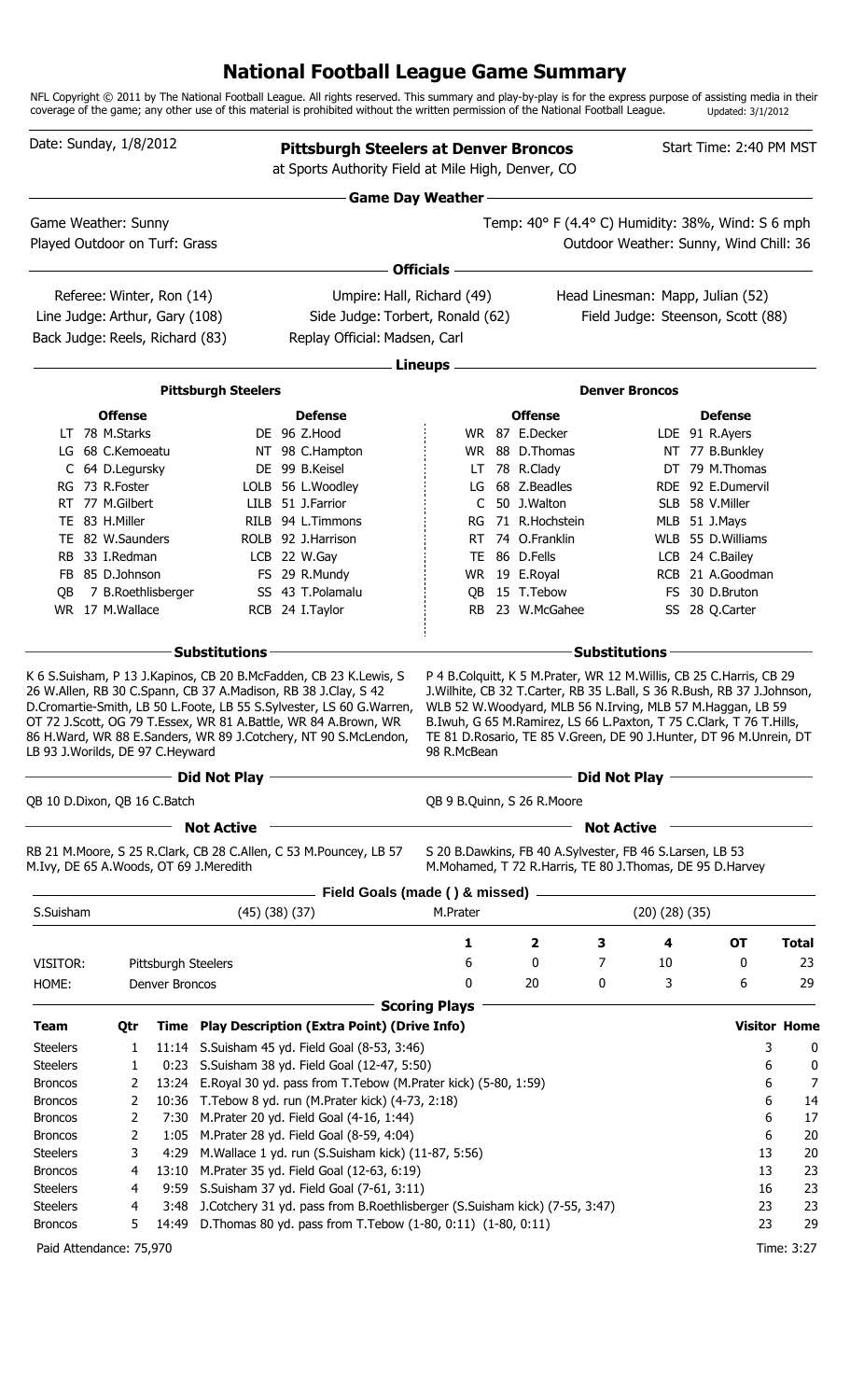# **Final Individual Statistics**

|                            | <b>Pittsburgh Steelers</b> |                | <b>Denver Broncos</b> |                    |                     |                  |                             |                      |                            |                                       |     |                   |                |                    |                   |                |                  |
|----------------------------|----------------------------|----------------|-----------------------|--------------------|---------------------|------------------|-----------------------------|----------------------|----------------------------|---------------------------------------|-----|-------------------|----------------|--------------------|-------------------|----------------|------------------|
| <b>RUSHING</b>             |                            |                | <b>ATT</b>            | YDS AVG            |                     | LG               | <b>TD</b>                   |                      | <b>RUSHING</b>             |                                       |     |                   | <b>ATT</b>     | <b>YDS</b>         | <b>AVG</b>        | LG             | <b>TD</b>        |
| I.Redman                   |                            |                | 17                    | 121                | 7.1                 | 32               | 0                           |                      | W.McGahee                  |                                       |     |                   | 19             | 61                 | 3.2               | 11             | 0                |
| A.Brown                    |                            |                | 1                     | 18                 | 18.0                | 18               | 0                           | T.Tebow              |                            |                                       |     |                   | 10             | 50                 | 5.0               | 11             | 1                |
| <b>B.Roethlisberger</b>    |                            |                | 3                     | 15                 | 5.0                 | 9                | 0                           | L.Ball               |                            |                                       |     |                   | 4              | 11                 | 2.8               | 5              | 0                |
| J.Clay                     |                            |                | 1                     | 1                  | 1.0                 | 1                | 0                           | E.Decker             |                            |                                       |     |                   | 1              | 9                  | 9.0               | 9              | 0                |
| M.Wallace                  |                            |                | 1                     | 1                  | 1.0                 | 1                | 1                           |                      |                            |                                       |     |                   |                |                    |                   |                |                  |
| <b>Total</b>               |                            |                | 23                    | 156                | 6.8                 | 32               | 1                           | Total                |                            |                                       |     |                   | 34             | 131                | 3.9               | 11             | 1                |
| <b>PASSING</b>             | <b>ATT</b>                 | <b>CMP</b>     |                       | YDS SK/YD TD LG IN |                     |                  | <b>RT</b>                   | <b>PASSING</b>       |                            |                                       | ATT | <b>CMP</b>        |                | YDS SK/YD TD LG IN |                   |                | <b>RT</b>        |
| <b>B.Roethlisberger</b>    | 40                         | 22             | 289                   | 5/45               | 1                   | 33<br>1          | 75.9                        | T.Tebow              |                            |                                       | 21  | 10                | 316            | 0/0                | $\overline{2}$    | 80             | 0 1 2 5 . 6      |
| <b>Total</b>               | 40                         | 22             | 289                   | 5/45               | 1                   | 33<br>1          | 75.9                        | <b>Total</b>         |                            |                                       | 21  | 10                | 316            | 0/0                | 2                 | 80             | 0 1 2 5 . 6      |
| <b>PASS RECEIVING</b>      |                            | <b>TAR</b>     | <b>REC</b>            | YDS AVG            |                     | LG               | <b>TD</b>                   |                      |                            | <b>PASS RECEIVING</b>                 |     |                   | <b>TAR REC</b> | YDS AVG            |                   | LG             | <b>TD</b>        |
| E.Sanders                  |                            | 8              | 6                     | 81                 | 13.5                | 18               | $\mathbf 0$                 |                      | D.Thomas                   |                                       |     | 7                 | 4              | 204                | 51.0              | 80             | $\mathbf{1}$     |
| A.Brown                    |                            | 7              | 5                     | 70                 | 14.0                | 25               | 0                           | E.Royal              |                            |                                       |     | 7                 | 3              | 49                 | 16.3              | 30             | $\mathbf{1}$     |
| H.Miller                   |                            | 7              | 5                     | 60                 | 12.0                | 33               | 0                           | D.Fells              |                            |                                       |     | 2                 | 2              | 57                 | 28.5              | 40             | $\pmb{0}$        |
| M.Wallace                  |                            | 10             | 3                     | 26                 | 8.7                 | 17               | 0                           | L.Ball               |                            |                                       |     | 2                 | $\mathbf{1}$   | 6                  | 6.0               | 6              | $\pmb{0}$        |
| I.Redman                   |                            | 2              | 2                     | 21                 | 10.5                | 12               | 0                           | D.Rosario            |                            |                                       |     | 1                 | 0              | 0                  | 0.0               | 0              | 0                |
| J.Cotchery                 |                            | $\overline{2}$ | 1                     | 31                 | 31.0                | 31               | 1                           | E.Decker             |                            |                                       |     | 1                 | 0              | 0                  | 0.0               | 0              | 0                |
| H.Ward                     |                            | $\overline{2}$ | 0                     | 0                  | 0.0                 | $\boldsymbol{0}$ | 0                           | M.Willis             |                            |                                       |     | 1                 | 0              | 0                  | 0.0               | 0              | 0                |
| D.Johnson                  |                            | $\overline{2}$ | $\mathbf 0$           | 0                  | 0.0                 | 0                | 0                           |                      |                            |                                       |     |                   |                |                    |                   |                |                  |
| <b>Total</b>               |                            | 40             | 22                    | 289                | 13.1                | 33               | 1                           | <b>Total</b>         |                            |                                       |     | 21                | 10             | 316                | 31.6              | 80             | 2                |
| <b>INTERCEPTIONS</b>       |                            |                | <b>NO</b>             | <b>YDS</b>         | <b>AVG</b>          | LG               | <b>TD</b>                   |                      |                            | <b>INTERCEPTIONS</b>                  |     |                   | <b>NO</b>      | <b>YDS</b>         | <b>AVG</b>        | LG             | <b>TD</b>        |
|                            |                            |                |                       |                    |                     |                  |                             | Q.Carter             |                            |                                       |     |                   | 1              | 9                  | 9.0               | 9              | $\mathbf 0$      |
| <b>Total</b>               |                            |                | 0                     | 0                  | 0                   | 0                | 0                           | <b>Total</b>         |                            |                                       |     |                   | 1              | 9                  | 9.0               | 9              | $\bf{0}$         |
| <b>PUNTING</b>             |                            | <b>NO YDS</b>  | <b>AVG</b>            | <b>NET</b>         |                     | <b>TB IN20</b>   | LG                          |                      | <b>PUNTING</b>             |                                       |     | <b>NO YDS</b>     | <b>AVG</b>     | <b>NET</b>         |                   | <b>TB IN20</b> | LG               |
| J.Kapinos                  | 4                          | 184            | 46.0                  | 39.3               | $\bf{0}$            | $\overline{2}$   | 62                          |                      | <b>B.Colquitt</b>          |                                       | 4   | 164               | 41.0           | 41.0               | $\mathbf 0$       | 1              | 50               |
| <b>Total</b>               | 4                          | 184            | 46.0                  | 39.3               | 0                   | 2                | 62                          | <b>Total</b>         |                            |                                       | 4   | 164               | 41.0           | 41.0               | 0                 | 1              | 50               |
| <b>PUNT RETURNS</b>        |                            | <b>NO</b>      | <b>YDS</b>            | <b>AVG</b>         | <b>FC</b>           | LG               | <b>TD</b>                   |                      | <b>PUNT RETURNS</b>        |                                       |     | <b>NO</b>         | <b>YDS</b>     | <b>AVG</b>         | <b>FC</b>         | LG             | <b>TD</b>        |
| A.Brown                    |                            | 0              | 0                     | 0.0                | 3                   | $\bf{0}$         | 0                           | E.Royal              |                            |                                       |     | 3                 | 27             | 9.0                | 1                 | 18             | $\mathbf 0$      |
| [DOWNED]                   |                            | 1              | 0                     | 0.0                | 0                   | 0                | 0                           |                      |                            |                                       |     |                   |                |                    |                   |                |                  |
| <b>Total</b>               |                            | 0              | 0                     | 0.0                | 3                   | 0                | 0                           | Total                |                            |                                       |     | 3                 | 27             | 9.0                | $\mathbf{1}$      | 18             | 0                |
| <b>KICKOFF RETURNS</b>     |                            | <b>NO</b>      | <b>YDS</b>            | <b>AVG</b>         | <b>FC</b>           | LG               | TD                          |                      |                            | <b>KICKOFF RETURNS</b>                |     | <b>NO</b>         | <b>YDS</b>     | <b>AVG</b>         | <b>FC</b>         | LG             | <b>TD</b>        |
| [TOUCHBACK]                |                            | 6              | $\mathbf 0$           | 0.0                | $\mathbf 0$         | $\mathbf 0$      | $\mathbf 0$                 | M.Willis             |                            |                                       |     | $\mathbf{1}$      | 19             | 19.0               | $\mathbf 0$       | 19             | $\mathbf 0$      |
|                            |                            |                |                       |                    |                     |                  |                             |                      | [TOUCHBACK]                |                                       |     | 6                 | 0              | 0.0                | $\mathbf{0}$      | $\mathbf 0$    | $\mathbf 0$      |
| Total                      |                            | 0              | $\mathbf 0$           | 0.0                | $\mathbf 0$         | $\mathbf 0$      | 0                           | Total                |                            |                                       |     | $\mathbf{1}$      | 19             | 19.0               | 0                 | 19             | $\boldsymbol{0}$ |
|                            |                            |                |                       |                    |                     |                  |                             |                      |                            |                                       |     |                   |                |                    |                   |                |                  |
| <b>Pittsburgh Steelers</b> |                            |                |                       |                    |                     |                  |                             |                      |                            |                                       |     |                   |                |                    |                   |                |                  |
| <b>FUMBLES</b>             |                            |                |                       |                    |                     |                  |                             |                      |                            | FUM LOST OWN-RECYDS TD FORCED OPP-REC |     |                   | YD             |                    | <b>TD OUT-BDS</b> |                |                  |
| <b>B.Roethlisberger</b>    |                            |                |                       |                    | 1                   | 0                | 1                           | $\bf{0}$             | 0                          | 0                                     |     | 0                 | 0              | 0                  |                   | 0              |                  |
| D.Legursky                 |                            |                |                       |                    | $\mathbf{1}$        | 0                | 0                           | $-23$                | 0                          | 0                                     |     | 0                 | 0              | 0                  |                   | 0              |                  |
| H.Miller                   |                            |                |                       |                    | 0                   | 0                | $\mathbf{1}$                | $\mathbf 0$          | $\mathbf 0$                | 0                                     |     | 0                 | $\mathbf 0$    | 0                  |                   | 0              |                  |
| R.Mundy                    |                            |                |                       |                    | 0                   | 0                | $\Omega$                    | 0                    | $\mathbf 0$                | 2                                     |     | 0                 | 0              | 0                  |                   | 0              |                  |
| L.Woodley<br>Total         |                            |                |                       |                    | 0<br>$\overline{2}$ | 0<br>0           | $\Omega$<br>$\overline{2}$  | $\mathbf 0$<br>$-23$ | $\mathbf 0$<br>0           | 0<br>$\overline{2}$                   |     | $\mathbf{1}$<br>1 | 0<br>0         | 0<br>0             |                   | 0<br>0         |                  |
|                            |                            |                |                       |                    |                     |                  |                             |                      |                            |                                       |     |                   |                |                    |                   |                |                  |
| <b>Denver Broncos</b>      |                            |                |                       |                    |                     |                  |                             |                      |                            |                                       |     |                   |                |                    |                   |                |                  |
| <b>FUMBLES</b>             |                            |                |                       |                    |                     |                  |                             |                      |                            | FUM LOST OWN-RECYDS TD FORCED OPP-REC |     |                   | <b>YD</b>      |                    | <b>TD OUT-BDS</b> |                |                  |
| W.McGahee                  |                            |                |                       |                    | 2                   | 1                | 0                           | 0                    | 0                          | 0                                     |     | 0                 | 0              | $\bf{0}$           |                   | 0              |                  |
| J.Walton<br>E.Dumervil     |                            |                |                       |                    | 0<br>0              | 0<br>0           | $\mathbf{1}$<br>$\mathbf 0$ | 0<br>0               | $\mathbf 0$<br>$\mathbf 0$ | 0<br>1                                |     | 0<br>0            | 0<br>0         | 0<br>0             |                   | 0<br>0         |                  |
| Total                      |                            |                |                       |                    | 2                   | 1                | $\mathbf{1}$                | $\bf{0}$             | 0                          | 1                                     |     | $\mathbf 0$       | $\mathbf 0$    | 0                  |                   | 0              |                  |
|                            |                            |                |                       |                    |                     |                  |                             |                      |                            |                                       |     |                   |                |                    |                   |                |                  |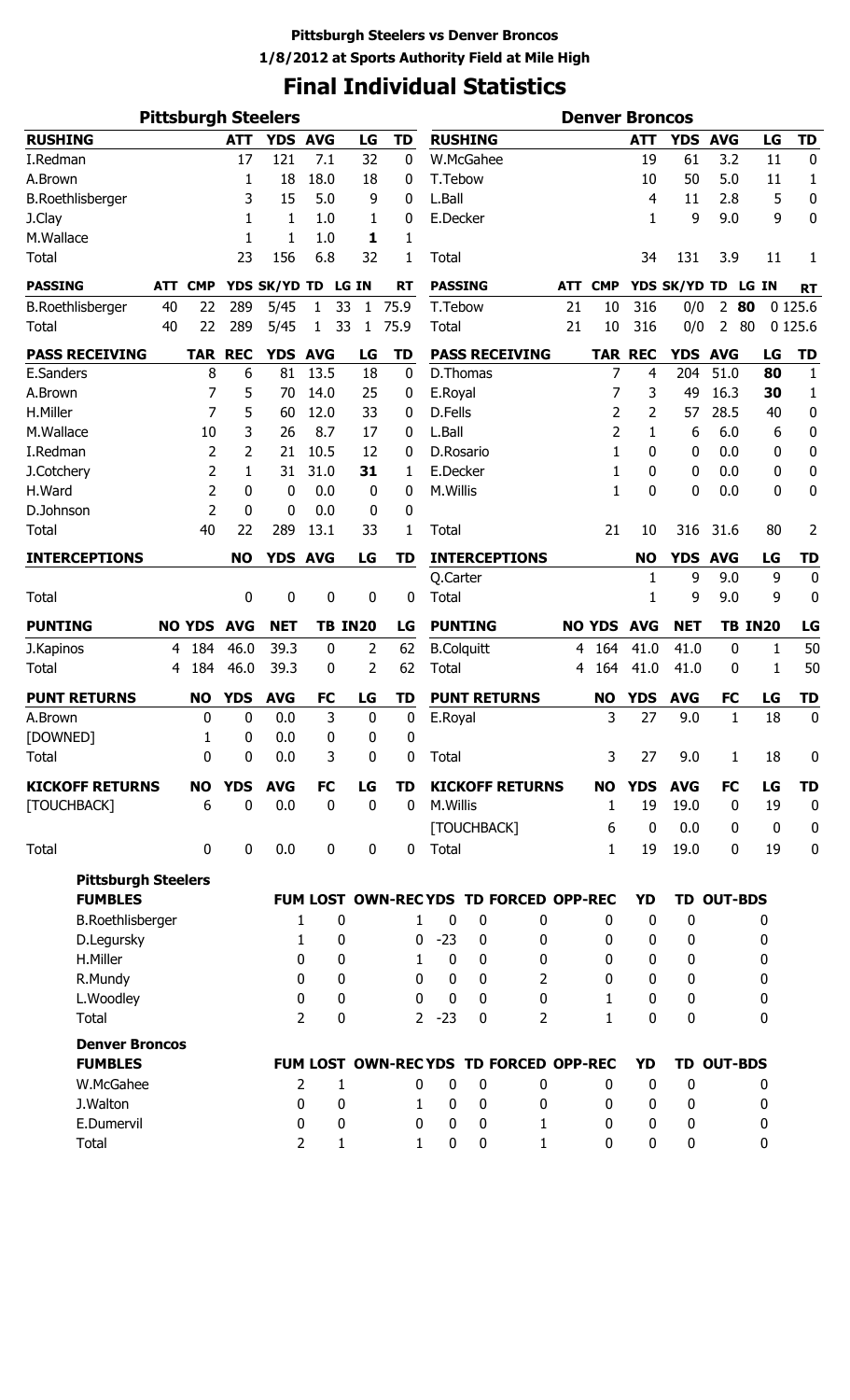# **Final Team Statistics**

|                                                      | Visitor         | Home           |
|------------------------------------------------------|-----------------|----------------|
|                                                      | <b>Steelers</b> | <b>Broncos</b> |
| <b>TOTAL FIRST DOWNS</b>                             | 21              | 18             |
| By Rushing                                           | 9               | 6              |
| By Passing                                           | 11              | 9              |
| <b>By Penalty</b>                                    | 1               | 3              |
| THIRD DOWN EFFICIENCY                                | 7-16-44%        | 3-10-30%       |
| <b>FOURTH DOWN EFFICIENCY</b>                        | $0 - 1 - 0%$    | $0 - 0 - 0%$   |
| <b>TOTAL NET YARDS</b>                               | 400             | 447            |
| Total Offensive Plays (inc. times thrown passing)    | 68              | 55             |
| Average gain per offensive play                      | 5.9             | 8.1            |
| <b>NET YARDS RUSHING</b>                             | 156             | 131            |
| <b>Total Rushing Plays</b>                           | 23              | 34             |
| Average gain per rushing play                        | 6.8             | 3.9            |
| Tackles for a loss-number and yards                  | $0-0$           | $2 - 4$        |
| <b>NET YARDS PASSING</b>                             | 244             | 316            |
| Times thrown - yards lost attempting to pass         | $5 - 45$        | $0-0$          |
| Gross yards passing                                  | 289             | 316            |
| <b>PASS ATTEMPTS-COMPLETIONS-HAD INTERCEPTED</b>     | 40-22-1         | $21 - 10 - 0$  |
| Avg gain per pass play (inc.# thrown passing)        | 5.4             | 15.0           |
| <b>KICKOFFS Number-In End Zone-Touchbacks</b>        | $7 - 7 - 6$     | $6 - 6 - 6$    |
| <b>PUNTS Number and Average</b>                      | 4-46.0          | $4 - 41.0$     |
| <b>Had Blocked</b>                                   | 0               | 0              |
| <b>FGs - PATs Had Blocked</b>                        | $0-0$           | $0-0$          |
| <b>Net Punting Average</b>                           | 39.3            | 41.0           |
| <b>TOTAL RETURN YARDAGE (Not Including Kickoffs)</b> | 0               | 36             |
| No. and Yards Punt Returns                           | $0-0$           | $3-27$         |
| No. and Yards Kickoff Returns                        | $0-0$           | $1 - 19$       |
| No. and Yards Interception Returns                   | $0-0$           | $1 - 9$        |
| <b>PENALTIES Number and Yards</b>                    | $6 - 61$        | $5 - 30$       |
| <b>FUMBLES Number and Lost</b>                       | $2 - 0$         | $2 - 1$        |
| <b>TOUCHDOWNS</b>                                    | 2               | $\mathbf{3}$   |
| Rushing                                              | 1               | 1              |
| Passing                                              | 1               | $\overline{2}$ |
| <b>EXTRA POINTS Made-Attempts</b>                    | $2 - 2$         | $2 - 2$        |
| <b>Kicking Made-Attempts</b>                         | $2 - 2$         | $2 - 2$        |
| <b>FIELD GOALS Made-Attempts</b>                     | $3 - 3$         | $3 - 3$        |
| <b>RED ZONE EFFICIENCY</b>                           | 1-2-50%         | 1-4-25%        |
| <b>GOAL TO GO EFFICIENCY</b>                         | 1-1-100%        | $0 - 1 - 0%$   |
| <b>SAFETIES</b>                                      | 0               | 0              |
| <b>FINAL SCORE</b>                                   | 23              | 29             |
| <b>TIME OF POSSESSION</b>                            | 31:06           | 29:05          |
|                                                      |                 |                |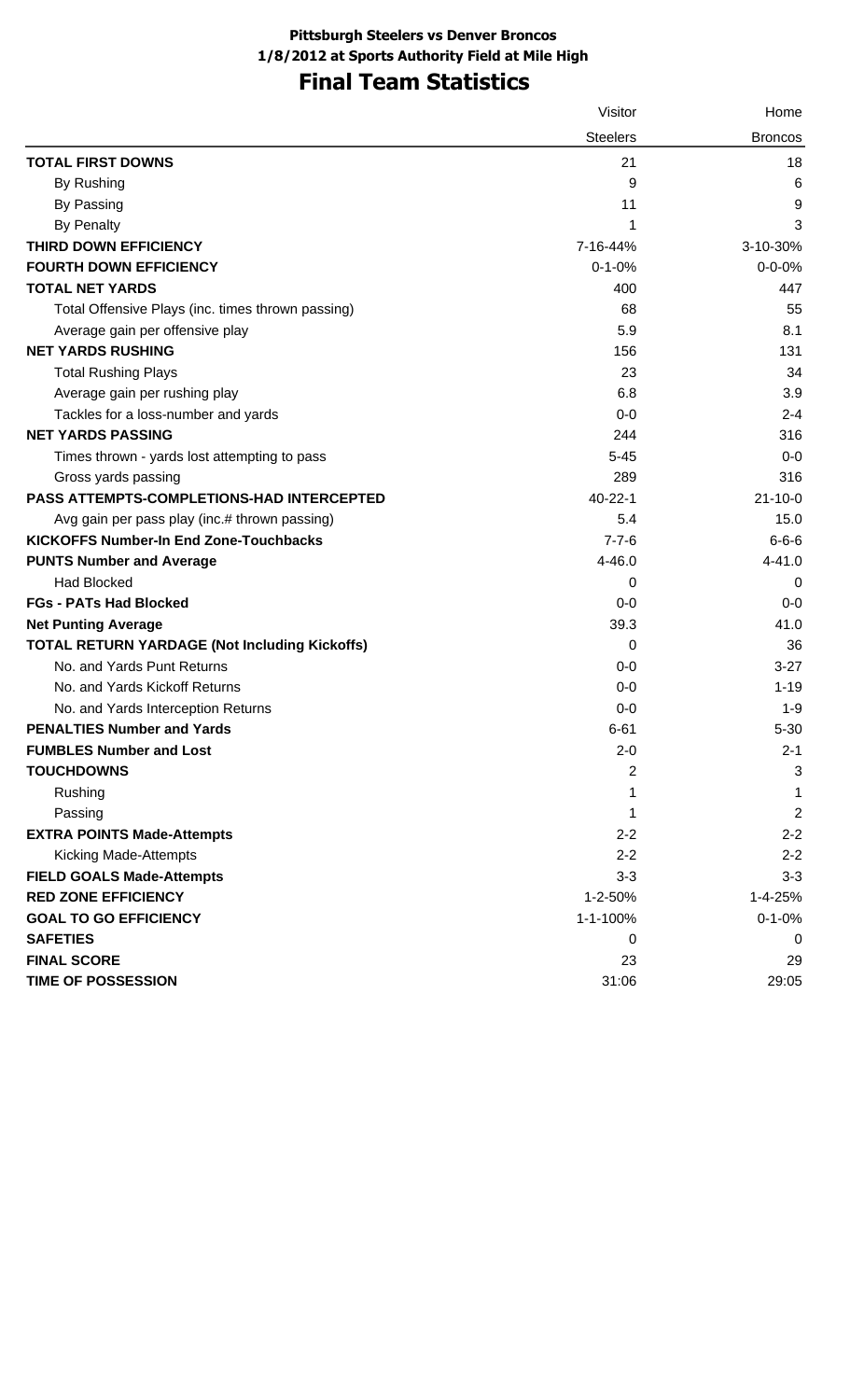# **Ball Possession And Drive Chart**

|    | <b>Pittsburgh Steelers</b> |       |                |                                                   |                       |                  |             |              |                   |                       |              |                        |
|----|----------------------------|-------|----------------|---------------------------------------------------|-----------------------|------------------|-------------|--------------|-------------------|-----------------------|--------------|------------------------|
| #  | Time<br><b>Recd</b>        | Lost  |                | <b>Time Time How Ball</b><br><b>Poss Obtained</b> | <b>Drive</b><br>Began | #<br><b>Play</b> | Yds<br>Gain | Yds<br>Pen   | <b>Net</b><br>Yds | 1st<br>Down           | Last<br>Scrm | How<br><b>Given Up</b> |
|    | 15:00                      |       |                | 11:14 3:46 Kickoff                                | <b>PIT 20</b>         | 8                | 48          | 5            | 53                | $\mathbf{2}^{\prime}$ |              | DEN 27 Field Goal      |
| 2  | 9:41                       | 7:37  |                | 2:04 Punt                                         | <b>PIT 30</b>         | 4                | 24          | $\mathbf{0}$ | 24                | $\mathbf{1}$          | DEN 46 Punt  |                        |
| 3  | 6:13                       |       | 0:23 5:50 Punt |                                                   | <b>PIT 33</b>         | 12               | 47          | $\bf{0}$     | 47                | 3                     |              | DEN 20 Field Goal      |
| 4  | 13:24                      | 12:54 |                | 0:30 Kickoff                                      | <b>PIT 20</b>         | 3                | 0           | 0            | $\mathbf{0}$      | $\mathbf{0}$          | PIT 20 Punt  |                        |
| 5. | 10:36                      | 9:14  |                | 1:22 Kickoff                                      | <b>PIT 20</b>         | 3                | -6          | $\bf{0}$     | -6                | $\mathbf{0}$          |              | PIT 14 Interception    |
| 6  | 7:30                       | 5:09  |                | 2:21 Kickoff                                      | <b>PIT 20</b>         | $\overline{4}$   | 9           | 10           | 19                | $\mathbf{1}$          | PIT 39       | Punt                   |
| 7  | 1:05                       | 0:23  |                | 0:42 Kickoff                                      | <b>PIT 20</b>         | 5                | 25          | 0            | 25                | $\mathcal{L}$         | PIT 45 Punt  |                        |
| 8  | 10:25                      |       | 4:29 5:56 Punt |                                                   | <b>PIT 13</b>         | 11               | 92          | -5           | 87                | 5.                    | * DEN 1      | Touchdown              |
| 9  | 13:10                      | 9:59  |                | 3:11 Kickoff                                      | <b>PIT 20</b>         | 7                | 66          | -5           | 61                | 2                     |              | * DEN 19 Field Goal    |
| 10 | 7:35                       | 3:48  |                | 3:47 Fumble                                       | <b>PIT 45</b>         | 7                | 55          | $\mathbf{0}$ | 55                | 3                     |              | DEN 31 Touchdown       |
| 11 | 1:37                       | 0:00  |                | 1:37 Punt                                         | <b>PIT 24</b>         | 7                | 17          | -5           | 12                | 2                     | DEN 49 Downs |                        |

(265) Average PIT 24

|    | <b>Denver Broncos</b> |       |           |                                                   |                          |                  |             |              |                   |              |                     |                        |
|----|-----------------------|-------|-----------|---------------------------------------------------|--------------------------|------------------|-------------|--------------|-------------------|--------------|---------------------|------------------------|
| #  | Time<br><b>Recd</b>   | Lost  |           | <b>Time Time How Ball</b><br><b>Poss Obtained</b> | <b>Drive</b><br>Began    | #<br><b>Play</b> | Yds<br>Gain | Yds<br>Pen   | <b>Net</b><br>Yds | 1st<br>Down  | Last<br><b>Scrm</b> | How<br><b>Given Up</b> |
|    | 11:14                 | 9:41  |           | 1:33 Kickoff                                      | <b>DEN 20</b>            | 3                | 3           | $\mathbf{0}$ | 3                 | $\mathbf{0}$ | DEN 23 Punt         |                        |
| 2  | 7:37                  | 6:13  | 1:24 Punt |                                                   | <b>DEN 11</b>            | 3                | 7           | 0            | 7                 | 0            | DEN 18 Punt         |                        |
| 3. | 0:23                  |       |           | 13:24 1:59 Kickoff                                | <b>DEN 20</b>            | 5                | 80          | 0            | 80                | 2            | PIT 30              | Touchdown              |
| 4  | 12:54                 | 10:36 |           | $2:18$ Punt                                       | <b>DEN 27</b>            | 4                | 73          | $\bf{0}$     | 73                | 2            | $*$ PIT 8           | Touchdown              |
| 5. | 9:14                  | 7:30  |           | 1:44 Interception                                 | <b>PIT 18</b>            | 4                | 7           | 9            | 16                |              | $*$ PIT 2           | Field Goal             |
| 6  | 5:09                  | 1:05  |           | 4:04 Punt                                         | <b>DEN 31</b>            | 8                | 64          | -5           | 59                | 2            | * PIT 10            | Field Goal             |
| 7  | 0:23                  | 0:00  |           | 0:23 Punt                                         | <b>DEN 16</b>            | 1                | $-1$        | $\mathbf{0}$ | $-1$              | 0            |                     | DEN 16 End of Half     |
| 8  | 15:00                 |       |           | 10:25 4:35 Kickoff                                | <b>DEN 20</b>            | 7                | 37          | 5            | 42                | 3            | PIT 38 Punt         |                        |
| 9  | 4:29                  |       |           | 13:10 6:19 Kickoff                                | <b>DEN 20</b>            | 12               | 41          | 22           | 63                | 4            | * PIT 17            | Field Goal             |
| 10 | 9:59                  | 7:35  |           | 2:24 Kickoff                                      | <b>DEN 20</b>            | 5                | 36          | $\Omega$     | 36                | 2            | DEN 48 Fumble       |                        |
| 11 | 3:48                  |       |           | 1:37 2:11 Kickoff                                 | <b>DEN 15</b>            | 5                | 20          | $\mathbf{0}$ | 20                | $\mathbf{1}$ | DEN 35 Punt         |                        |
| 12 | 15:00                 | 14:49 |           | 0:11 Kickoff                                      | <b>DEN 20</b>            | 1                | 80          | 0            | 80                | $\mathbf{1}$ |                     | DEN 20 Touchdown       |
|    |                       |       |           |                                                   | $(302)$ Average DEN $25$ |                  |             |              |                   |              |                     |                        |

(302) Average DEN 25

### **\* inside opponent's 20**

\_\_\_\_\_\_\_\_\_\_\_\_\_\_\_

| <b>Time of Possession by Quarter</b>   | 1st                  | 2nd   | 3rd  | 4th                 | OТ   | Total |
|----------------------------------------|----------------------|-------|------|---------------------|------|-------|
| <b>Visitor</b> Pittsburgh Steelers     | 11:40                | 4:55  | 5:56 | 8:35                | 0:00 | 31:06 |
| Home<br>Denver Broncos                 | 3:20                 | 10:05 | 9:04 | 6:25                | 0:11 | 29:05 |
| <b>Kickoff Drive No.-Start Average</b> | Steelers: 6 - PIT 20 |       |      | Broncos: 7 - DEN 19 |      |       |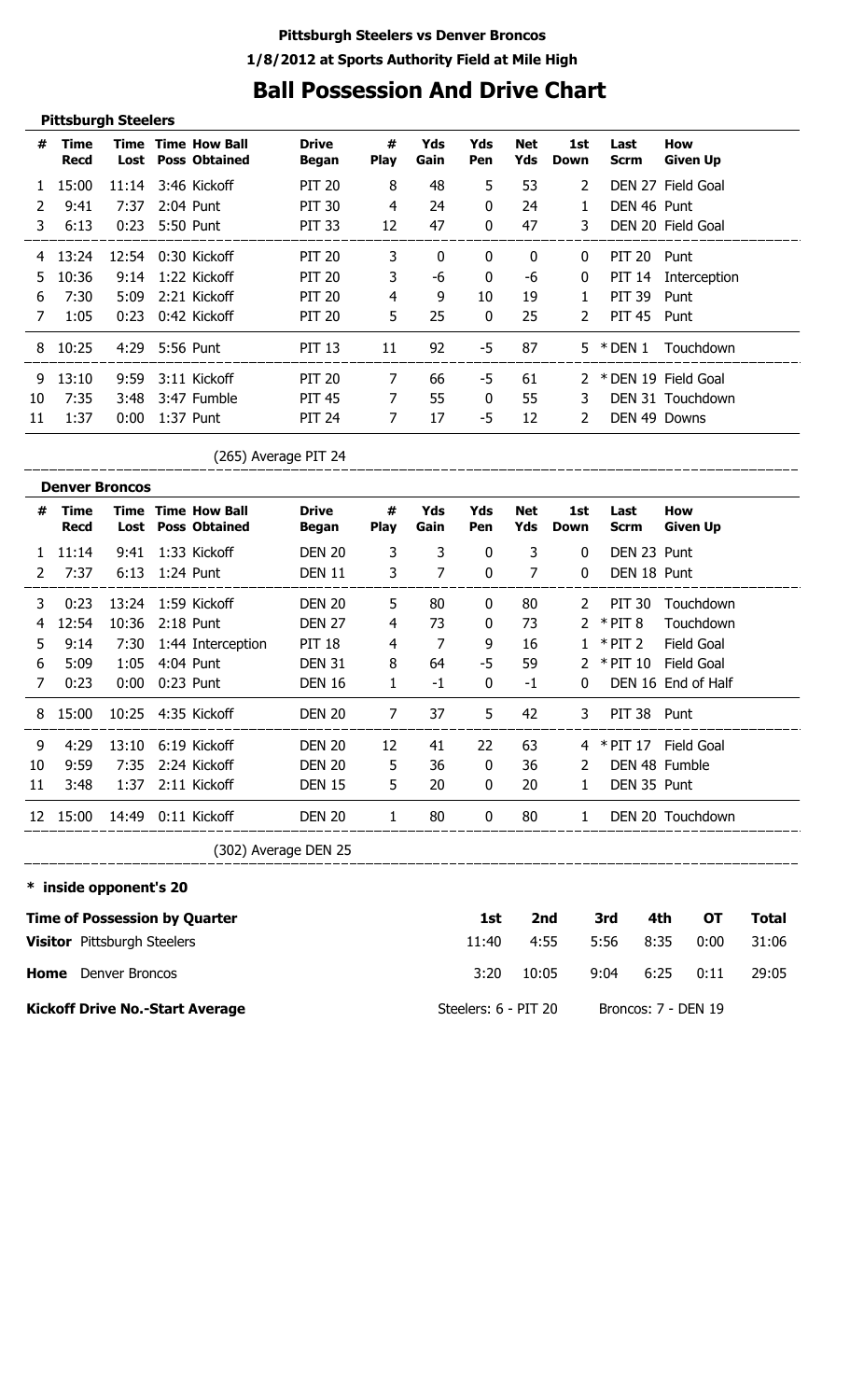### **Final Defensive Statistics Pittsburgh Steelers vs Denver Broncos 1/8/2012 at Sports Authority Field at Mile High**

| <b>Pittsburgh Steelers</b> |              |   |              |          | <b>Regular Defensive Plays</b> |            |   |          |   |           |           |            | <b>Special Teams</b> |    |              |           |              | <b>Misc</b>  |              |           |
|----------------------------|--------------|---|--------------|----------|--------------------------------|------------|---|----------|---|-----------|-----------|------------|----------------------|----|--------------|-----------|--------------|--------------|--------------|-----------|
|                            |              |   | TKL AST COMB |          | SK /YDS                        | <b>TFL</b> |   | QH IN PD |   | <b>FF</b> | <b>FR</b> | <b>TKL</b> | <b>AST</b>           | FF | FR.          | <b>BL</b> | <b>TKL</b>   | <b>AST</b>   | FF           | <b>FR</b> |
| I. Taylor                  | 6            |   | 7            | 0        | 0                              | 0          | 0 | 0        | 0 | 0         | 0         | 0          | 0                    | 0  | 0            | 0         | <sup>0</sup> | 0            | 0            | 0         |
| L.Timmons                  |              |   | 6            | 0        | 0                              |            | 0 | 0        | 0 | 0         | 0         | 0          | 0                    | 0  | 0            | 0         | 0            | 0            | 0            | 0         |
| W.Gay                      |              |   | 4            | 0        | 0                              | 0          | 0 | 0        |   | 0         | 0         | 0          | 0                    | 0  | 0            | 0         | 0            | 0            | 0            | 0         |
| R.Mundy                    | 4            | 0 | 4            | 0        | 0                              | 0          | 0 | 0        | 0 | 2         | 0         |            | 0                    | 0  | 0            | 0         | 0            | 0            | 0            | 0         |
| Z.Hood                     | 4            | 0 | 4            | $\Omega$ | 0                              | 0          | 0 | 0        | 0 | 0         | 0         | 0          | 0                    | 0  | 0            | 0         | $\Omega$     | $\mathbf{0}$ | 0            | 0         |
| C.Heyward                  |              |   | 4            | 0        | 0                              | 0          | 0 | 0        | 0 | 0         | 0         | 0          | 0                    | 0  | 0            | 0         | 0            | 0            | 0            | 0         |
| T.Polamalu                 |              |   | 4            | 0        | 0                              | 0          | 0 | 0        | 0 | 0         | 0         | 0          | 0                    | 0  | 0            | 0         | 0            | 0            | 0            | 0         |
| J.Farrior                  |              | 0 | 3            | 0        | 0                              | 0          | 0 | 0        | 0 | 0         | 0         | 0          | 0                    | 0  | 0            | 0         | 0            | 0            | 0            | 0         |
| J.Harrison                 |              |   | 3            | 0        | 0                              | 0          | 0 | 0        |   | 0         | 0         | 0          | 0                    | 0  | $\mathbf{0}$ | 0         | $\Omega$     | 0            | $\mathbf{0}$ | 0         |
| S.McLendon                 |              |   | 3            | 0        | 0                              | 0          | 0 | 0        |   |           | 0         | 0          | 0                    | 0  | 0            | 0         | 0            | 0            |              | 0         |
| L.Woodley                  |              | 0 | 2            | 0        | 0                              | 0          | 0 | 0        | 0 | 0         |           | 0          | 0                    | 0  | 0            | 0         | 0            | 0            | 0            | 0         |
| J.Worilds                  |              | 0 |              | 0        | 0                              | 0          | 0 | 0        | 0 | 0         | 0         | 0          | 0                    | 0  | 0            | 0         | 0            | 0            | 0            | 0         |
| S.Sylvester                | <sup>0</sup> | 0 | $\Omega$     | 0        | 0                              | 0          | 0 | 0        | 0 | 0         | 0         |            | 0                    | 0  | 0            | 0         | 0            | 0            | 0            | 0         |
| K.Lewis                    |              | 0 | 0            | 0        | 0                              | 0          | 0 | 0        | 0 | 0         | 0         |            | 0                    | 0  | 0            | 0         | 0            | 0            | 0            | 0         |
| L.Foote                    |              | 0 | 0            | 0        | 0                              | 0          | 0 | 0        | 0 | 0         | 0         |            | 0                    | 0  | 0            | 0         | 0            | 0            | 0            | 0         |
| E.Sanders                  | 0            | 0 | 0            | 0        | 0                              | 0          | 0 | 0        | 0 | 0         | 0         | 0          | 0                    | 0  | 0            | 0         |              | 0            | 0            | 0         |
| H.Miller                   | 0            | 0 | $\Omega$     | 0        | $\Omega$                       | 0          | 0 | 0        | 0 | $\Omega$  | 0         | 0          | 0                    | 0  | 0            | 0         | $\Omega$     | 0            | 0            |           |
| <b>B.Roethlisberger</b>    | 0            | 0 | 0            | 0        | 0                              | 0          |   | $\Omega$ | 0 | 0         | 0         | 0          | 0                    | 0  | 0            | 0         | 0            | 0            | 0            |           |
| <b>Total</b>               | 38           | 7 | 45           | Ω        | 0                              |            |   |          |   |           | 1         | 4          | n                    | O  | Ω            | 0         |              | n            | Ω            | 2         |

**TKL /TK=Tackle AST /AS=Assist COMB=Combined TFL=Tackles for a Loss QH=Quarterback Hit**<br>CH=Quarterback Hit<br>S Defense FF =Forced Fu  **IN=Interception PD=Pass Defense FF =Forced Fumble FR=Fumble Recovery**

| <b>Denver Broncos</b> |    |   |              | <b>Regular Defensive Plays</b> |    |                  |   |   |   |           |           |              | <b>Special Teams</b> |    |           |           |            | <b>Misc</b> |           |           |
|-----------------------|----|---|--------------|--------------------------------|----|------------------|---|---|---|-----------|-----------|--------------|----------------------|----|-----------|-----------|------------|-------------|-----------|-----------|
|                       |    |   | TKL AST COMB | SK                             |    | YDS TFL QH IN PD |   |   |   | <b>FF</b> | <b>FR</b> | TKL          | <b>AST</b>           | FF | <b>FR</b> | <b>BL</b> | <b>TKL</b> | <b>AST</b>  | <b>FF</b> | <b>FR</b> |
| D.Bruton              | 8  | 0 | 8            | 0                              | 0  | 0                | 0 | 0 |   | 0         | 0         | 0            | 0                    | 0  | 0         | 0         | 0          | 0           | 0         | 0         |
| J.Mays                |    |   | 6            | 0                              | 0  | 0                | 0 | 0 | 0 | 0         | 0         | 0            | 0                    | 0  | 0         | 0         | 0          | 0           | 0         | 0         |
| D.Williams            |    | 0 | 5            | 0                              | 0  |                  |   | 0 | 2 | 0         | 0         | 0            | 0                    | 0  | 0         | 0         | 0          | 0           | 0         | 0         |
| Q.Carter              | 5  | 0 | 5            | 0                              | 0  | 0                | 0 |   |   | 0         | 0         | 0            | 0                    | 0  | 0         | 0         | 0          | 0           | 0         | 0         |
| C.Harris              | 4  |   | 5            | 0                              | 0  | 0                | 0 | 0 | 0 | 0         | 0         | 0            | 0                    | 0  | 0         | 0         | 0          | 0           | 0         | 0         |
| R.Ayers               |    | 0 | 3            |                                | 24 | 2                | 3 | 0 | 0 | 0         | 0         | 0            | 0                    | 0  | 0         | 0         | 0          | 0           | 0         | 0         |
| V.Miller              |    | 0 | 3            |                                | 4  |                  |   | 0 | 0 | 0         | 0         | 0            | 0                    | 0  | 0         | 0         | 0          | 0           | 0         | 0         |
| C.Bailey              | 3  | 0 | 3            | 0                              | 0  | 0                | 0 | 0 | 3 | 0         | 0         | 0            | 0                    | 0  | 0         | 0         | 0          | 0           | 0         | 0         |
| A.Goodman             | 3  | 0 | 3            | 0                              | 0  | 0                | 0 | 0 | 0 | 0         | 0         | $\mathbf{0}$ | 0                    | 0  | 0         | 0         | 0          | 0           | 0         | 0         |
| <b>B.Bunkley</b>      |    | 0 | 2            |                                | 6  |                  |   | 0 | 0 | 0         | 0         | 0            | 0                    | 0  | 0         | 0         | 0          | 0           | 0         | 0         |
| E.Dumervil            |    | 0 | 2            |                                | 11 |                  | 0 | 0 | 0 |           | 0         | 0            | 0                    | 0  | 0         | 0         | 0          | 0           | 0         | 0         |
| M.Thomas              |    | 0 |              | 0                              | 0  | 0                | 0 | 0 | 0 | 0         | 0         | 0            | 0                    | 0  | 0         | 0         | 0          | 0           | 0         | 0         |
| R.Bush                |    | 0 |              | 0                              | 0  | 0                | 0 | 0 | 0 | 0         | 0         | 0            | 0                    | 0  | 0         | 0         | 0          | 0           | 0         | 0         |
| J.Hunter              |    | 0 |              | 0                              | 0  | 0                | 0 | 0 | 0 | 0         | 0         | 0            | 0                    | 0  | 0         | 0         | 0          | 0           | 0         | 0         |
| D.Rosario             |    | 0 | 0            | 0                              | 0  | 0                | 0 | 0 | 0 | 0         | 0         | 0            | 0                    | 0  | 0         | 0         |            | 0           | 0         | 0         |
| J.Walton              | 0  | 0 | 0            |                                | 0  | 0                | 0 | 0 | 0 | 0         | 0         | 0            | 0                    | 0  | 0         | 0         | 0          | 0           | 0         |           |
| Total                 | 46 | 2 | 48           | 5                              | 45 | 6                | 6 |   |   |           | 0         | 0            | 0                    | 0  | 0         | 0         | 1          | 0           | Ω         |           |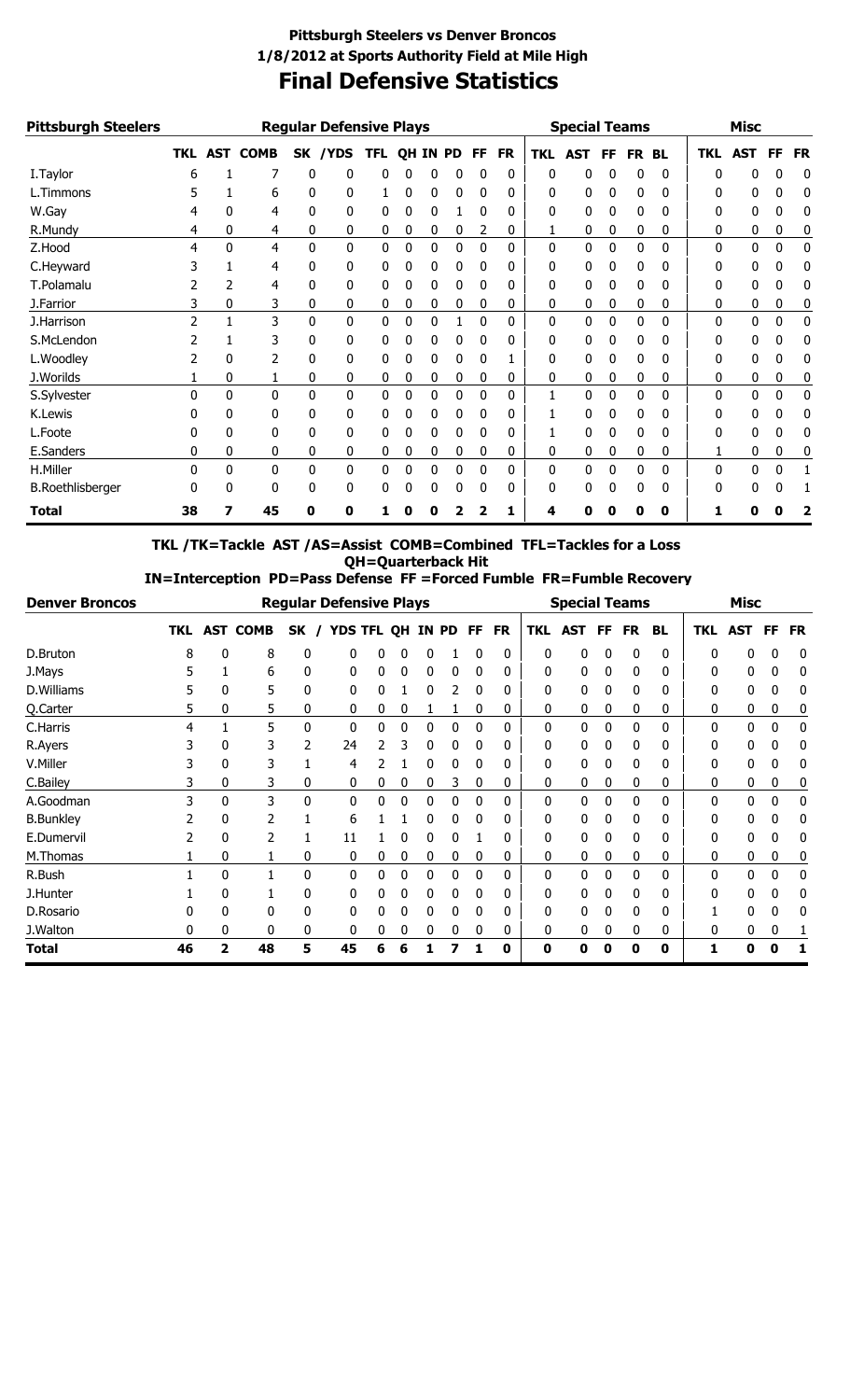# **First Half Summary**

| PERIOD SCORES                                                       |                                            |            |                            |             |                                                                                                  |             |                 |           |                                                |         |                      |           |                       | TIME OF POSSESSION         |            |                            |            |              |                       |                           |               |                   |
|---------------------------------------------------------------------|--------------------------------------------|------------|----------------------------|-------------|--------------------------------------------------------------------------------------------------|-------------|-----------------|-----------|------------------------------------------------|---------|----------------------|-----------|-----------------------|----------------------------|------------|----------------------------|------------|--------------|-----------------------|---------------------------|---------------|-------------------|
| <b>Steelers</b>                                                     |                                            | $60 = 6$   |                            |             |                                                                                                  |             | <b>Steelers</b> |           |                                                |         |                      | 16:35     |                       |                            |            |                            |            |              |                       |                           |               |                   |
| <b>Broncos</b>                                                      |                                            |            |                            | $0\ 20=20$  |                                                                                                  |             |                 |           | <b>Broncos</b>                                 |         |                      |           |                       | 13:25                      |            |                            |            |              |                       |                           |               |                   |
|                                                                     |                                            |            |                            |             |                                                                                                  |             |                 |           |                                                |         |                      |           |                       |                            |            |                            |            |              |                       |                           |               |                   |
| Team                                                                | Qtr                                        |            |                            |             | Time Play Description (Extra Point) (Drive Info)                                                 |             |                 |           |                                                |         | <b>Scoring Plays</b> |           |                       |                            |            |                            |            |              |                       | Visitor                   |               | Home              |
| <b>Steelers</b>                                                     | 1                                          |            |                            |             |                                                                                                  |             |                 |           |                                                |         |                      |           |                       |                            |            |                            |            |              |                       |                           | 3             | 0                 |
| <b>Steelers</b>                                                     | 1                                          |            |                            |             | 11:14 S.Suisham 45 yd. Field Goal (8-53, 3:46)<br>0:23 S.Suisham 38 yd. Field Goal (12-47, 5:50) |             |                 |           |                                                |         |                      |           |                       |                            |            |                            |            |              |                       |                           | 6             | 0                 |
| <b>Broncos</b>                                                      | 2                                          |            |                            |             | 13:24 E.Royal 30 yd. pass from T.Tebow (M.Prater kick) (5-80, 1:59)                              |             |                 |           |                                                |         |                      |           |                       |                            |            |                            |            |              |                       |                           | 6             | 7                 |
| <b>Broncos</b>                                                      | 2                                          |            |                            |             | 10:36 T.Tebow 8 yd. run (M.Prater kick) (4-73, 2:18)                                             |             |                 |           |                                                |         |                      |           |                       |                            |            |                            |            |              |                       |                           | 6             | 14                |
| <b>Broncos</b>                                                      | 2                                          |            |                            |             | 7:30 M.Prater 20 yd. Field Goal (4-16, 1:44)                                                     |             |                 |           |                                                |         |                      |           |                       |                            |            |                            |            |              |                       |                           | 6             | 17                |
| <b>Broncos</b>                                                      | 2                                          |            |                            |             | 1:05 M.Prater 28 yd. Field Goal (8-59, 4:04)                                                     |             |                 |           |                                                |         |                      |           |                       |                            |            |                            |            |              |                       |                           | 6             | 20                |
|                                                                     |                                            |            |                            |             |                                                                                                  |             |                 |           |                                                |         |                      |           |                       | <b>Pittsburgh Steelers</b> |            |                            |            |              | <b>Denver Broncos</b> |                           |               |                   |
| <b>TOTAL FIRST DOWNS</b>                                            |                                            |            |                            |             |                                                                                                  |             |                 |           |                                                |         |                      |           |                       |                            |            |                            | 9          |              |                       |                           |               | 7                 |
|                                                                     | First Downs Rushing-Passing-by Penalty     |            |                            |             |                                                                                                  |             |                 |           |                                                |         |                      |           |                       |                            |            | $3 - 5 - 1$                |            |              |                       |                           | $2 - 4 - 1$   |                   |
| <b>THIRD DOWN EFFICIENCY</b>                                        |                                            |            |                            |             |                                                                                                  |             |                 |           |                                                |         |                      |           |                       |                            |            | 3-10-30%                   |            |              |                       |                           | 1-5-20%       |                   |
| <b>TOTAL NET YARDS</b>                                              |                                            |            |                            |             |                                                                                                  |             |                 |           |                                                |         |                      |           |                       |                            |            |                            | 170        |              |                       |                           |               | 233               |
|                                                                     | <b>Total Offensive Plays</b>               |            |                            |             |                                                                                                  |             |                 |           |                                                |         |                      |           |                       |                            |            |                            | 37         |              |                       |                           |               | 26                |
| <b>NET YARDS RUSHING</b>                                            |                                            |            |                            |             |                                                                                                  |             |                 |           |                                                |         |                      |           |                       |                            |            |                            | 45         |              |                       |                           |               | 48                |
| <b>NET YARDS PASSING</b>                                            |                                            |            |                            |             |                                                                                                  |             |                 |           |                                                |         |                      |           |                       |                            |            |                            | 125        |              |                       |                           |               | 185               |
|                                                                     | Gross Yards Passing                        |            |                            |             |                                                                                                  |             |                 |           |                                                |         |                      |           |                       |                            |            |                            | 134        |              |                       |                           |               | 185               |
|                                                                     | Times thrown-yards lost attempting to pass |            |                            |             |                                                                                                  |             |                 |           |                                                |         |                      |           |                       |                            |            |                            | 1-9        |              |                       |                           |               | $0 - 0$           |
| Pass Attempts-Completions-Had Intercepted                           |                                            |            |                            |             |                                                                                                  |             |                 |           |                                                |         |                      |           |                       |                            |            | $23 - 11 - 1$              |            |              |                       |                           | $11 - 5 - 0$  |                   |
| <b>Punts-Number and Average</b>                                     |                                            |            |                            |             |                                                                                                  |             |                 |           |                                                |         |                      |           |                       |                            |            | 4 - 46                     |            |              |                       |                           | $2 - 48.5$    |                   |
| <b>Penalties-Number and Yards</b><br><b>Fumbles-Number and Lost</b> |                                            |            |                            |             |                                                                                                  |             |                 |           |                                                |         |                      |           |                       |                            |            | $1 - 9$<br>$1 - 0$         |            |              |                       |                           |               | 4 - 20<br>$1 - 0$ |
| <b>Red Zone Efficiency</b>                                          |                                            |            |                            |             |                                                                                                  |             |                 |           |                                                |         |                      |           |                       |                            |            | $0 - 0 - 0%$               |            |              |                       |                           | 1-3-33%       |                   |
| <b>Average Drive Start</b>                                          |                                            |            |                            |             |                                                                                                  |             |                 |           |                                                |         |                      |           |                       |                            |            | <b>PIT 23</b>              |            |              |                       |                           | <b>DEN 30</b> |                   |
|                                                                     |                                            |            |                            |             |                                                                                                  |             |                 |           |                                                |         |                      |           |                       |                            |            |                            |            |              |                       |                           |               |                   |
|                                                                     |                                            |            | <b>Pittsburgh Steelers</b> |             |                                                                                                  |             |                 |           |                                                |         |                      |           |                       |                            |            | <b>Denver Broncos</b>      |            |              |                       |                           |               |                   |
| <b>RUSHING</b>                                                      |                                            |            |                            | ATT         | <b>YDS</b>                                                                                       | <b>AVG</b>  |                 | LG        | TD                                             |         | <b>RUSHING</b>       |           |                       |                            |            |                            | ATT        | <b>YDS</b>   | <b>AVG</b>            |                           | LG            | TD                |
| I.Redman                                                            |                                            |            |                            | 11          | 44                                                                                               | 4.0         |                 | 13        | 0                                              |         | W.McGahee            |           |                       |                            |            |                            | 9          | 26           | 2.9                   |                           | 11            | 0                 |
| J.Clay                                                              |                                            |            |                            | 1           | 1                                                                                                | 1.0         |                 | 1         | 0                                              |         | T.Tebow              |           |                       |                            |            |                            | 4          | 12           | 3.0                   |                           | 8             | 1                 |
| <b>B.Roethlisberger</b>                                             |                                            |            |                            | 1           | 0                                                                                                | 0.0         |                 | 0         | 0                                              |         | E.Decker             |           |                       |                            |            |                            | 1          | 9            | 9.0                   |                           | 9             | 0                 |
|                                                                     |                                            |            |                            | 13          | 45.                                                                                              | 3.5         |                 | 13        |                                                | 0 Total | L.Ball               |           |                       |                            |            |                            | 1<br>15    | 1<br>48      | 1.0<br>3.2            |                           | 1<br>11       | 0<br>1            |
| Total                                                               |                                            |            |                            |             |                                                                                                  |             |                 |           |                                                |         |                      |           |                       |                            |            |                            |            |              |                       |                           |               |                   |
| <b>PASSING</b>                                                      |                                            | ATT        | <b>CMP</b>                 |             | YDS SK/YD TD                                                                                     |             |                 | LG IN     | <b>RT</b>                                      |         | <b>PASSING</b>       |           |                       |                            | ATT        | <b>CMP</b>                 |            | YDS SK/YD TD |                       | LG IN                     |               | <b>RT</b>         |
| <b>B.Roethlisberger</b>                                             |                                            | 23         | 11                         | 134         | 1/9                                                                                              | 0           | 33              | 1         | 48.1                                           |         | T.Tebow              |           |                       |                            | 11         | 5                          | 185        | 0/0          | 1                     | 58                        | 0             | 122.3             |
| Total                                                               |                                            | 23         | 11                         | 134         | 1/9                                                                                              | 0           | 33              | 1         | 48.1                                           |         | Total                |           |                       |                            | 11         | 5                          | 185        | 0/0          | 1                     | 58                        | 0             | 122.3             |
| <b>PASS RECEIVING</b>                                               |                                            |            | <b>TAR</b>                 | <b>REC</b>  | <b>YDS</b>                                                                                       | <b>AVG</b>  |                 | LG        | TD                                             |         |                      |           | <b>PASS RECEIVING</b> |                            |            | <b>TAR</b>                 | <b>REC</b> | <b>YDS</b>   | <b>AVG</b>            |                           | LG            | <b>TD</b>         |
| H.Miller                                                            |                                            |            | 4                          | 3           | 48                                                                                               | 16.0        |                 | 33        | 0                                              |         | D.Thomas             |           |                       |                            |            | 3                          | 2          | 109          | 54.5                  |                           | 58            | 0                 |
| E.Sanders                                                           |                                            |            | 5                          | 3           | 30                                                                                               | 10.0        |                 | 17        | 0                                              |         | E.Royal              |           |                       |                            |            | 4                          | 2          | 36           | 18.0                  |                           | 30            | 1                 |
| M.Wallace                                                           |                                            |            | 7                          | 3           | 26                                                                                               | 8.7         |                 | 17        | 0                                              |         | D.Fells              |           |                       |                            |            | 1                          | 1          | 40           | 40.0                  |                           | 40            | 0                 |
| A.Brown                                                             |                                            |            | 4                          | 2           | 30                                                                                               | 15.0        |                 | 25        | 0                                              |         | E.Decker             |           |                       |                            |            | 1                          | 0          | 0            | 0.0                   |                           | 0             | 0                 |
| J.Cotchery                                                          |                                            |            | 1                          | 0           | 0                                                                                                | 0.0         |                 | 0         | 0                                              |         | D.Rosario            |           |                       |                            |            | 1                          | 0          | 0            | 0.0                   |                           | 0             | 0                 |
| D.Johnson                                                           |                                            |            | 1                          | 0           | 0                                                                                                | 0.0         |                 | 0         | 0                                              |         | M.Willis             |           |                       |                            |            | 1                          | 0          | 0            | 0.0                   |                           | 0             | 0                 |
| H.Ward                                                              |                                            |            | 1<br>23                    | 0<br>11     | 0                                                                                                | 0.0         |                 | 0<br>33   | 0<br>0                                         |         |                      |           |                       |                            |            |                            | 5          | 185          | 37.0                  |                           | 58            |                   |
| Total                                                               |                                            |            |                            |             | 134                                                                                              | 12.2        |                 |           |                                                |         | Total                |           |                       |                            |            | 11                         |            |              |                       |                           |               | 1                 |
| <b>Pittsburgh Steelers</b>                                          |                                            |            |                            |             | <b>Regular Defensive Plays</b>                                                                   |             |                 |           |                                                |         |                      |           |                       |                            |            | <b>Special Teams</b>       |            |              |                       | <b>Misc</b>               |               |                   |
|                                                                     |                                            |            | AST<br>TKL                 | <b>COMB</b> |                                                                                                  | <b>SK</b>   |                 | / YDS TFL | Q                                              | ΙN      | <b>PD</b>            | <b>FF</b> | <b>FR</b>             | <b>TKL</b>                 | <b>AST</b> | FF                         | <b>FR</b>  | <b>BL</b>    | TKL                   | <b>AST</b>                | <b>FF</b>     | <b>FR</b>         |
| W.Gay                                                               |                                            |            | 3                          | 0           | 3                                                                                                | 0           |                 | 0         | 0<br>0                                         | 0       | 1                    | 0         | 0                     | 0                          |            | 0<br>0                     | 0          | 0            | 0                     | 0                         | 0             | 0                 |
| I. Taylor                                                           |                                            |            | 3                          | 0           | 3                                                                                                | 0           |                 | 0         | 0<br>0                                         | 0       | 0                    | 0         | 0                     | 0                          |            | 0<br>0                     | 0          | 0            | 0                     | 0                         | 0             | 0                 |
| L.Timmons                                                           |                                            |            | 2                          | 1           | 3                                                                                                | 0           |                 | 0         | 0<br>$\mathbf{1}$                              | 0       | 0                    | 0         | 0                     | 0                          |            | 0<br>0                     | 0          | 0            | 0                     | 0                         | 0             | 0                 |
| C.Heyward                                                           |                                            |            | 2                          | 0           | 2                                                                                                | 0           |                 | 0         | 0<br>0                                         | 0       | 0                    | 0         | 0                     | 0                          |            | 0<br>0                     | 0          | 0            | 0                     | 0                         | 0             | 0                 |
| Totals:                                                             |                                            |            | 10                         | 1           | 11                                                                                               | $\mathbf 0$ |                 | $\bf{0}$  | $\mathbf 0$<br>$\mathbf{1}$                    | 0       | 1                    | 0         | 0                     | 0                          |            | 0<br>$\mathbf 0$           | $\bf{0}$   | $\mathbf 0$  | 0                     | $\bf{0}$                  | 0             | $\mathbf 0$       |
|                                                                     |                                            |            |                            |             |                                                                                                  |             |                 |           |                                                |         |                      |           |                       |                            |            |                            |            |              |                       |                           |               |                   |
| <b>Denver Broncos</b>                                               |                                            | <b>TKL</b> | <b>AST</b>                 | <b>COMB</b> |                                                                                                  | SK          |                 |           | <b>Regular Defensive Plays</b><br>/ YDS TFL QH | IN      | <b>PD</b>            | FF        | <b>FR</b>             | <b>TKL</b>                 | <b>AST</b> | <b>Special Teams</b><br>FF | <b>FR</b>  | <b>BL</b>    | <b>TKL</b>            | <b>Misc</b><br><b>AST</b> | FF            | <b>FR</b>         |
| D.Bruton                                                            |                                            |            | 3                          | 0           | 3                                                                                                | 0           |                 | 0         | 0<br>0                                         | 0       | 1                    | 0         | 0                     | 0                          |            | 0<br>0                     | 0          | 0            | 0                     | 0                         | 0             | 0                 |
| Q.Carter                                                            |                                            |            | 3                          | 0           | 3                                                                                                | 0           |                 | 0         | 0<br>0                                         | 1       | 1                    | 0         | 0                     | 0                          |            | 0<br>0                     | 0          | 0            | 0                     | 0                         | 0             | 0                 |
| C.Harris                                                            |                                            |            | 3                          | 0           | 3                                                                                                | 0           |                 | 0         | 0<br>0                                         | 0       | 0                    | 0         | 0                     | 0                          |            | 0<br>0                     | 0          | 0            | 0                     | 0                         | 0             | 0                 |
| J.Mays                                                              |                                            |            | 3                          | 0           | 3                                                                                                | 0           |                 | 0         | 0<br>0                                         | 0       | 0                    | 0         | 0                     | 0                          |            | 0<br>0                     | 0          | 0            | $\mathbf{0}$          | 0                         | 0             | 0                 |

**Totals: 12 0 12 0 0 0 0 1 2 0 0 0 0 0 0 0 0 0 0 0**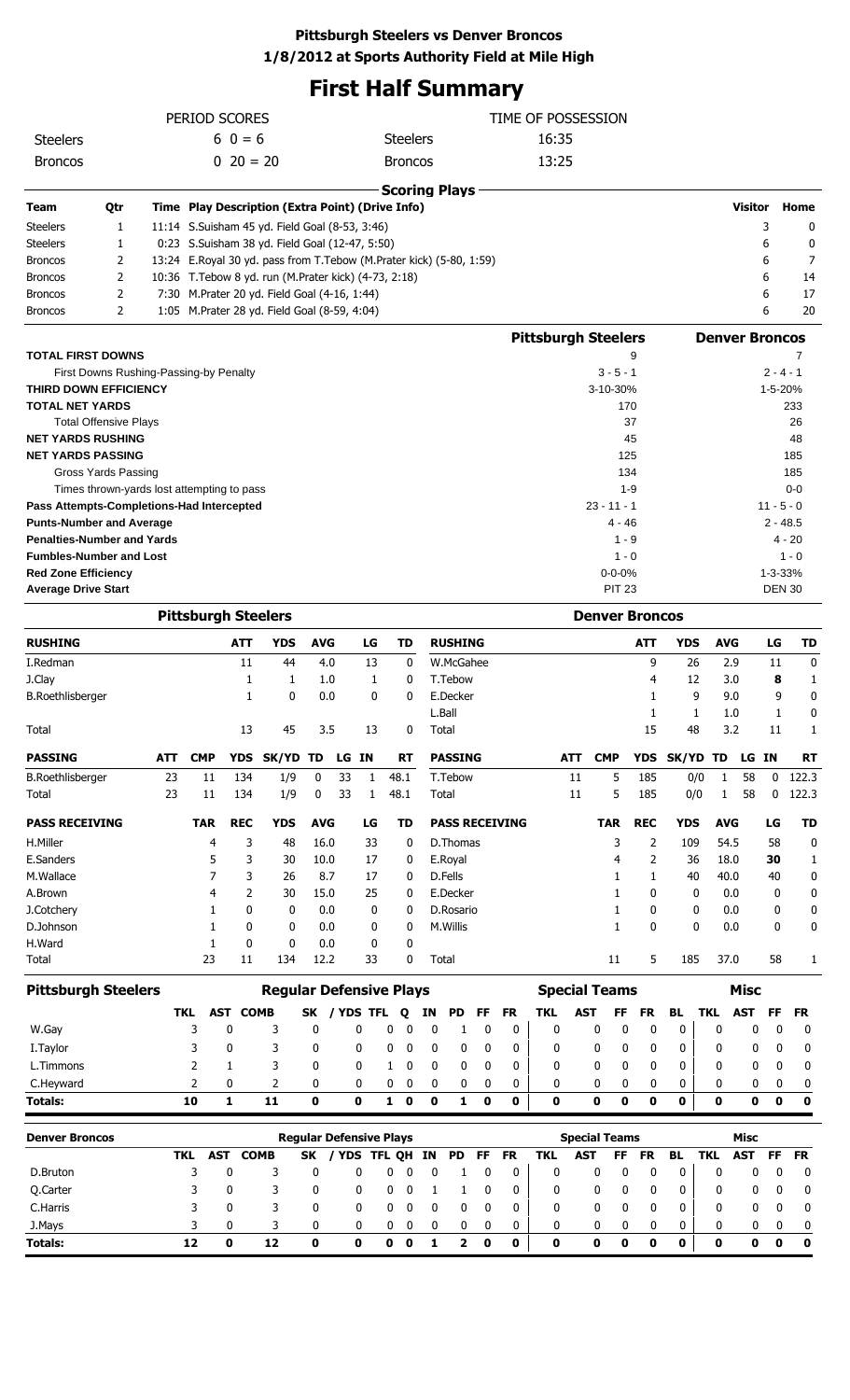# **Play By Play First Quarter** 1/8/2012

|                                     | DEN wins the coin toss and elects to defer. PIT elects to Receive, and DEN elects to defend the north goal.                                                               |                |
|-------------------------------------|---------------------------------------------------------------------------------------------------------------------------------------------------------------------------|----------------|
|                                     | M.Prater kicks 65 yards from DEN 35 to end zone, Touchback.                                                                                                               |                |
| <b>Pittsburgh Steelers at 15:00</b> |                                                                                                                                                                           |                |
| 1-10-PIT 20                         | (15:00) I.Redman left guard to PIT 22 for 2 yards (D.Williams).                                                                                                           |                |
| 2-8-PIT 22                          | (14:18) (Shotgun) B.Roethlisberger pass incomplete deep right to M.Wallace.                                                                                               |                |
| 3-8-PIT 22                          | (14:12) (Shotgun) PENALTY on DEN-R.McBean, Neutral Zone Infraction, 5 yards, enforced at PIT 22 - No Play.                                                                |                |
| 3-3-PIT 27                          | (14:12) (Shotgun) B.Roethlisberger pass short right to H.Miller pushed ob at PIT 35 for 8 yards (Q.Carter).                                                               | P <sub>1</sub> |
| 1-10-PIT 35                         | (13:40) B.Roethlisberger pass deep right to H.Miller to DEN 32 for 33 yards (D.Bruton) [R.Ayers].                                                                         | P2             |
| 1-10-DEN 32                         | (12:52) I.Redman right guard to DEN 29 for 3 yards (J.Mays).                                                                                                              |                |
| 2-7-DEN 29                          | (12:02) B.Roethlisberger pass incomplete short left to A.Brown.                                                                                                           |                |
| 3-7-DEN 29                          | (11:58) B.Roethlisberger pass short right to M.Wallace to DEN 27 for 2 yards (C.Harris).                                                                                  |                |
| 4-5-DEN 27                          | (11:19) S.Suisham 45 yard field goal is GOOD, Center-G.Warren, Holder-J.Kapinos.                                                                                          |                |
|                                     | PIT 3 DEN 0, 8 plays, 53 yards, 1 penalty, 3:46 drive, 3:46 elapsed                                                                                                       |                |
|                                     | S.Suisham kicks 65 yards from PIT 35 to end zone, Touchback.                                                                                                              |                |
| <b>Denver Broncos at 11:14</b>      |                                                                                                                                                                           |                |
|                                     | 1-10-DEN 20 (11:14) (Shotgun) T. Tebow right tackle to DEN 21 for 1 yard (L. Woodley).                                                                                    |                |
| 2-9-DEN 21                          | (10:38) W.McGahee right guard to DEN 23 for 2 yards (R.Mundy). FUMBLES (R.Mundy), recovered by DEN-<br>J. Walton at DEN 23. J. Walton to DEN 23 for no gain (L. Timmons). |                |
| 3-7-DEN 23                          | (9:54) (Shotgun) T. Tebow pass incomplete short right to E. Royal.                                                                                                        |                |
| 4-7-DEN 23                          | (9:49) B.Colquitt punts 47 yards to PIT 30, Center-L.Paxton, fair catch by A.Brown.                                                                                       |                |
| <b>Pittsburgh Steelers at 9:41</b>  |                                                                                                                                                                           |                |
| 1-10-PIT 30                         | (9:41) B.Roethlisberger pass deep left to M.Wallace ran ob at PIT 47 for 17 yards.                                                                                        | P <sub>3</sub> |
| 1-10-PIT 47                         | (9:14) I.Redman left guard to PIT 49 for 2 yards (R.Ayers).                                                                                                               |                |
| 2-8-PIT 49                          | (8:34) (Shotgun) B.Roethlisberger pass short right to A.Brown to DEN 46 for 5 yards (C.Harris).                                                                           |                |
| 3-3-DEN 46                          | (7:48) (Shotgun) B.Roethlisberger pass incomplete short middle to J.Cotchery.                                                                                             |                |
| 4-3-DEN 46                          | (7:41) J. Kapinos punts 35 yards to DEN 11, Center-G. Warren, fair catch by E. Royal.                                                                                     |                |
| <b>Denver Broncos at 7:37</b>       |                                                                                                                                                                           |                |
| 1-10-DEN 11                         | (7:37) W.McGahee right guard to DEN 9 for -2 yards (L.Timmons).                                                                                                           |                |
| 2-12-DEN 9                          | (7:01) (Shotgun) T.Tebow pass incomplete deep left to D.Rosario.                                                                                                          |                |
| 3-12-DEN 9                          | (6:52) E.Decker left end to DEN 18 for 9 yards (J.Worilds).                                                                                                               |                |
| 4-3-DEN 18                          | (6:22) B.Colquitt punts 50 yards to PIT 32, Center-L.Paxton, fair catch by A.Brown.                                                                                       |                |
| <b>Pittsburgh Steelers at 6:13</b>  |                                                                                                                                                                           |                |
| 1-10-PIT 33                         | (6:13) Direction Change. B.Roethlisberger pass short right to H.Miller pushed ob at PIT 40 for 7 yards (V.Miller).                                                        |                |
| 2-3-PIT 40                          | (5:47) I.Redman right tackle to PIT 46 for 6 yards (D.Williams).                                                                                                          | R <sub>4</sub> |
| 1-10-PIT 46                         | (5:03) B.Roethlisberger pass incomplete deep right to M.Wallace.                                                                                                          |                |
| 2-10-PIT 46                         | (4:59) (Shotgun) I.Redman left tackle to DEN 45 for 9 yards (D.Bruton).                                                                                                   |                |
| 3-1-DEN 45                          | (4:17) I.Redman left tackle to DEN 43 for 2 yards (B.Bunkley).                                                                                                            | R <sub>5</sub> |
| 1-10-DEN 43                         | (3:34) I.Redman right guard to DEN 41 for 2 yards (M.Thomas).                                                                                                             |                |
| 2-8-DEN 41                          | (2:47) (Shotgun) B.Roethlisberger pass short left to E.Sanders to DEN 34 for 7 yards (R.Bush).                                                                            |                |
| 3-1-DEN 34                          | (2:02) I.Redman right guard to DEN 21 for 13 yards (Q.Carter).                                                                                                            | R <sub>6</sub> |
| 1-10-DEN 21                         | (1:21) J.Clay right guard to DEN 20 for 1 yard (J.Mays).                                                                                                                  |                |
| 2-9-DEN 20                          | (:35) (Shotgun) B.Roethlisberger pass incomplete short left to H.Ward (D.Bruton).                                                                                         |                |
| 3-9-DEN 20                          | (:31) (Shotgun) B.Roethlisberger pass incomplete short right to A.Brown.                                                                                                  |                |
| 4-9-DEN 20                          | (:27) S.Suisham 38 yard field goal is GOOD, Center-G.Warren, Holder-J.Kapinos.                                                                                            |                |
|                                     | PIT 6 DEN 0, 12 plays, 47 yards, 5:50 drive, 14:37 elapsed                                                                                                                |                |
|                                     | S.Suisham kicks 65 yards from PIT 35 to end zone, Touchback.                                                                                                              |                |

**Denver Broncos at 0:23**

1-10-DEN 20 (:23) W.McGahee left tackle to DEN 18 for -2 yards (L.Timmons; T.Polamalu).

| <b>END OF OUARTER</b>      |              | Time        |              | <b>First Downs</b> |              |    |                   | <b>Efficiencies</b> |
|----------------------------|--------------|-------------|--------------|--------------------|--------------|----|-------------------|---------------------|
|                            | <b>Score</b> | <b>Poss</b> | R            | $\mathbf{P}$       |              |    | X T 3 Down 4 Down |                     |
| <b>Pittsburgh Steelers</b> |              | 11:40       | $\mathbf{3}$ | $\mathbf{3}$       | $\mathbf{0}$ | -6 | 3/6               | 0/0                 |
| <b>Denver Broncos</b>      |              | 3:20        | $\mathbf{0}$ | -0                 | $\mathbf{0}$ | -0 | 0/2               | 0/0                 |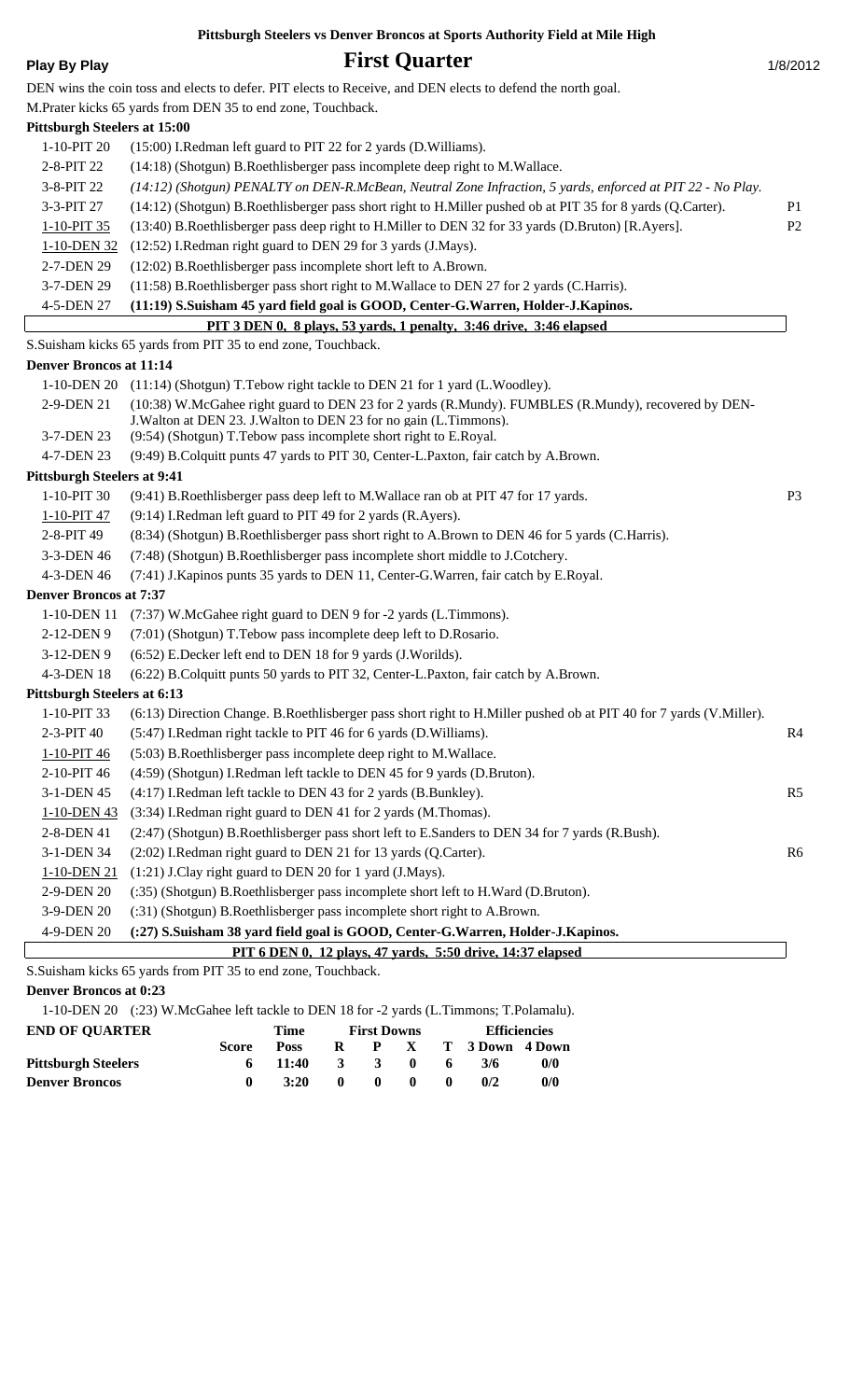# **Play By Play Play Play Play Play Play Play Play Play Play Play Play Play Play Play Play Play Play Play Play Play Play Play Play Play Play Play Play Play Play Pla**

| Denver Broncos continued.                          |                                                                                                                                                                                                                                                           |                |
|----------------------------------------------------|-----------------------------------------------------------------------------------------------------------------------------------------------------------------------------------------------------------------------------------------------------------|----------------|
| 2-12-DEN 18                                        | (15:00) (Shotgun) T. Tebow pass deep left to E. Decker to DEN 39 for 21 yards (J. Harrison). DEN-E. Decker was<br>injured during the play.<br>Pittsburgh challenged the pass completion ruling, and the play was REVERSED.                                |                |
| 3-12-DEN 18                                        | (Shotgun) T. Tebow pass incomplete deep left to E. Decker (J. Harrison). DEN-E. Decker was injured during the play.<br>(14:56) (Shotgun) T. Tebow pass deep left to D. Thomas to PIT 31 for 51 yards (I. Taylor).                                         | P1             |
| 1-10-PIT 31                                        | (14:11) L.Ball right tackle to PIT 30 for 1 yard (L.Woodley).                                                                                                                                                                                             |                |
| 2-9-PIT 30                                         | (13:31) (Shotgun) T. Tebow pass deep right to E. Royal for 30 yards, TOUCHDOWN. PIT-B. Keisel was<br>injured during the play.                                                                                                                             | P <sub>2</sub> |
|                                                    | M.Prater extra point is GOOD, Center-L.Paxton, Holder-B.Colquitt.                                                                                                                                                                                         |                |
|                                                    | PIT 6 DEN 7, 5 plays, 80 yards, 1:59 drive, 1:36 elapsed                                                                                                                                                                                                  |                |
|                                                    | M.Prater kicks 65 yards from DEN 35 to end zone, Touchback.                                                                                                                                                                                               |                |
| <b>Pittsburgh Steelers at 13:24</b><br>1-10-PIT 20 | (13:24) B.Roethlisberger pass incomplete short middle to D.Johnson.                                                                                                                                                                                       |                |
| 2-10-PIT 20                                        | (13:21) (Shotgun) B.Roethlisberger pass deep middle to M.Wallace to DEN 28 for 52 yards (D.Williams).<br>Denver challenged the pass completion ruling, and the play was REVERSED.<br>(Shotgun) B.Roethlisberger pass incomplete deep middle to M.Wallace. |                |
| 3-10-PIT 20                                        | (13:14) (Shotgun) B.Roethlisberger pass incomplete deep left to E.Sanders.                                                                                                                                                                                |                |
| 4-10-PIT 20                                        | (13:09) J.Kapinos punts 62 yards to DEN 18, Center-G.Warren. E.Royal to DEN 27 for 9 yards (R.Mundy).                                                                                                                                                     |                |
| <b>Denver Broncos at 12:54</b>                     |                                                                                                                                                                                                                                                           |                |
| 1-10-DEN 27                                        | (12:54) (Shotgun) W.McGahee up the middle to DEN 30 for 3 yards (S.McLendon).                                                                                                                                                                             |                |
| 2-7-DEN 30                                         | (12:15) T. Tebow pass deep left to D. Thomas to PIT 12 for 58 yards (I. Taylor).                                                                                                                                                                          | P <sub>3</sub> |
|                                                    | Timeout #1 by DEN at 11:25.                                                                                                                                                                                                                               |                |
| 1-10-PIT 12<br>2-6-PIT 8                           | (11:25) (Shotgun) T.Tebow left end to PIT 8 for 4 yards (I.Taylor).<br>(10:41) (Shotgun) T.Tebow up the middle for 8 yards, TOUCHDOWN.                                                                                                                    | R <sub>4</sub> |
|                                                    | M.Prater extra point is GOOD, Center-L.Paxton, Holder-B.Colquitt.                                                                                                                                                                                         |                |
|                                                    | PIT 6 DEN 14, 4 plays, 73 yards, 2:18 drive, 4:24 elapsed                                                                                                                                                                                                 |                |
|                                                    | M.Prater kicks 65 yards from DEN 35 to end zone, Touchback.                                                                                                                                                                                               |                |
| <b>Pittsburgh Steelers at 10:36</b>                |                                                                                                                                                                                                                                                           |                |
| 1-10-PIT 20                                        | (10:36) I.Redman right guard to PIT 23 for 3 yards (D.Bruton).                                                                                                                                                                                            |                |
| 2-7-PIT 23                                         | (9:54) B.Roethlisberger sacked at PIT 14 for -9 yards (R.Ayers).                                                                                                                                                                                          |                |
|                                                    | Timeout #1 by PIT at 09:23.                                                                                                                                                                                                                               |                |
| 3-16-PIT 14                                        | (9:23) (Shotgun) B.Roethlisberger pass short middle intended for H.Miller INTERCEPTED by Q.Carter<br>[D. Williams] at PIT 27. Q. Carter to PIT 18 for 9 yards (E. Sanders).                                                                               |                |
| <b>Denver Broncos at 9:14</b>                      |                                                                                                                                                                                                                                                           |                |
| 1-10-PIT 18                                        | (9:14) (Shotgun) T.Tebow pass incomplete deep left to M.Willis [J.Harrison].                                                                                                                                                                              |                |
|                                                    | PENALTY on PIT-J.Harrison, Roughing the Passer, 9 yards, enforced at PIT 18 - No Play.                                                                                                                                                                    | X5             |
| 1-9-PIT 9                                          | (9:07) W.McGahee left guard to PIT 8 for 1 yard (C.Heyward).                                                                                                                                                                                              |                |
| 2-8-PIT 8                                          | (8:26) (Shotgun) T.Tebow pass short right to E.Royal to PIT 2 for 6 yards (W.Gay).                                                                                                                                                                        |                |
| 3-2-PIT 2                                          | (7:38) (Shotgun) T.Tebow pass incomplete short left to M.Willis (W.Gay).                                                                                                                                                                                  |                |
| 4-2-PIT 2                                          | (7:33) M.Prater 20 yard field goal is GOOD, Center-L.Paxton, Holder-B.Colquitt.                                                                                                                                                                           |                |
|                                                    | PIT 6 DEN 17, 4 plays, 16 yards, 1 penalty, 1:44 drive, 7:30 elapsed                                                                                                                                                                                      |                |
| <b>Pittsburgh Steelers at 7:30</b>                 | M.Prater kicks 65 yards from DEN 35 to end zone, Touchback.                                                                                                                                                                                               |                |
| 1-10-PIT 20                                        | (7:30) B.Roethlisberger pass short left intended for A.Brown INTERCEPTED by A.Goodman at PIT 35.                                                                                                                                                          |                |
|                                                    | A.Goodman to PIT 35 for no gain (A.Brown).<br>PENALTY on DEN-E.Dumervil, Defensive Offside, 5 yards, enforced at PIT 20 - No Play.                                                                                                                        |                |
| 1-5-PIT 25                                         | (7:23) I.Redman left tackle to PIT 27 for 2 yards (J.Mays).                                                                                                                                                                                               |                |
| 2-3-PIT 27                                         | (6:59) (Shotgun) PENALTY on DEN-R.McBean, Encroachment, 5 yards, enforced at PIT 27 - No Play.                                                                                                                                                            | $X\mathcal{T}$ |
| 1-10-PIT 32                                        | (6:42) (Shotgun) B.Roethlisberger pass incomplete short middle to M.Wallace.                                                                                                                                                                              |                |
| 2-10-PIT 32                                        | (6:36) I.Redman left tackle to PIT 32 for no gain (J.Hunter).<br>Timeout #2 by DEN at 05:53.                                                                                                                                                              |                |
| 3-10-PIT 32                                        | (5:53) (Shotgun) B.Roethlisberger pass short middle to M.Wallace to PIT 39 for 7 yards (Q.Carter).                                                                                                                                                        |                |
| 4-3-PIT 39                                         | (5.21) J.Kapinos punts 48 yards to DEN 13, Center-G.Warren. E.Royal to DEN 31 for 18 yards (S.Sylvester).                                                                                                                                                 |                |
| <b>Denver Broncos at 5:09</b>                      |                                                                                                                                                                                                                                                           |                |
| 1-10-DEN 31                                        | (5:09) (Shotgun) W.McGahee right guard to DEN 35 for 4 yards (C.Heyward).                                                                                                                                                                                 |                |
| 2-6-DEN 35                                         | (4:31) T.Tebow pass deep middle to D.Fells to PIT 25 for 40 yards (W.Gay).                                                                                                                                                                                | P <sub>6</sub> |
| 1-10-PIT 25                                        | (3:41) (Shotgun) PENALTY on DEN-T.Tebow, Delay of Game, 5 yards, enforced at PIT 25 - No Play.                                                                                                                                                            |                |
| 1-15-PIT 30                                        | (3:18) (Shotgun) W.McGahee up the middle to PIT 24 for 6 yards (J.Farrior).                                                                                                                                                                               |                |
| 2-9-PIT 24                                         | (2:42) (Shotgun) W.McGahee up the middle to PIT 13 for 11 yards (T.Polamalu).                                                                                                                                                                             | R7             |
| Two-Minute Warning                                 |                                                                                                                                                                                                                                                           |                |
| 1-10-PIT 13                                        | (2:00) (Shotgun) W.McGahee right guard to PIT 10 for 3 yards (W.Gay).                                                                                                                                                                                     |                |
| 2-7-PIT 10                                         | (1:20) (Shotgun) T.Tebow pass incomplete short left to D.Thomas.                                                                                                                                                                                          |                |
| 3-7-PIT 10                                         | (1:16) (Shotgun) T.Tebow pass incomplete short left to E.Royal.                                                                                                                                                                                           |                |
| 4-7-PIT 10                                         | (1:08) M.Prater 28 yard field goal is GOOD, Center-L.Paxton, Holder-B.Colquitt.                                                                                                                                                                           |                |
|                                                    | PIT 6 DEN 20, 8 plays, 59 yards, 4:04 drive, 13:55 elapsed                                                                                                                                                                                                |                |

M.Prater kicks 65 yards from DEN 35 to end zone, Touchback.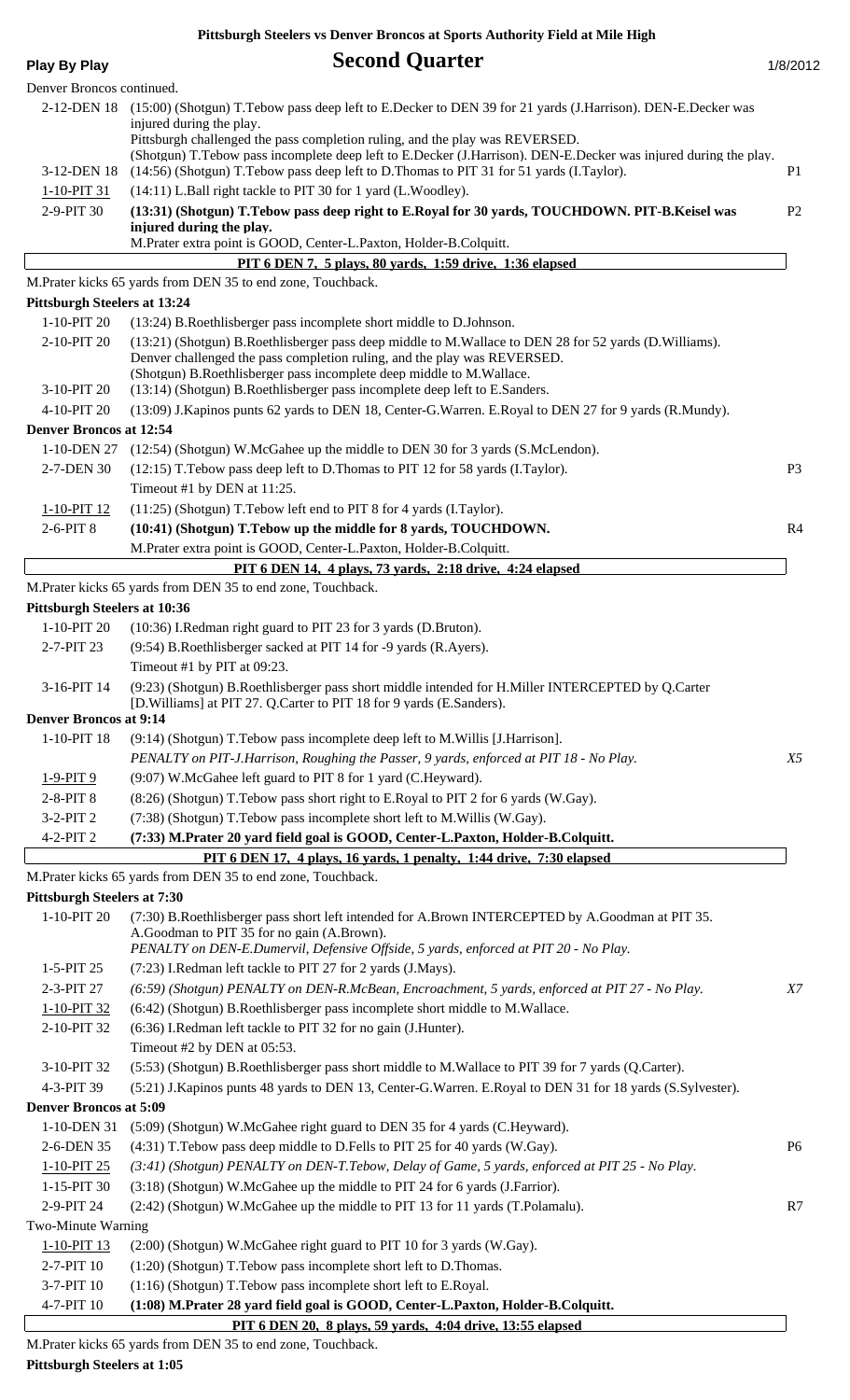1-10-PIT 20 (1:05) (Shotgun) B.Roethlisberger pass deep left to A.Brown ran ob at PIT 45 for 25 yards. P8

1-10-PIT 45 (1:00) (Shotgun) B.Roethlisberger pass short middle to E.Sanders to DEN 38 for 17 yards (D.Williams). P9 Timeout #2 by PIT at 00:51.

1-10-DEN 38 (:51) (Shotgun) B.Roethlisberger pass short left to E.Sanders pushed ob at DEN 32 for 6 yards (C.Harris).

2-4-DEN 32 (:45) (Shotgun) B.Roethlisberger pass incomplete deep left to E.Sanders.

(:39) (Shotgun) B.Roethlisberger Aborted. D.Legursky FUMBLES at DEN 40, recovered by PIT-H.Miller at PIT 45. H.Miller to PIT 45 for no gain (E.Dumervil). 3-4-DEN 32 Timeout #3 by DEN at 00:30.

4-27-PIT 45 (:30) J.Kapinos punts 39 yards to DEN 16, Center-G.Warren. E.Royal to DEN 16 for no gain (K.Lewis).

### **Denver Broncos at 0:23**

1-10-DEN 16 (:23) T.Tebow kneels to DEN 15 for -1 yards.

| <b>END OF OUARTER</b>      |              | Time        | <b>First Downs</b> |  | <b>Efficiencies</b>     |     |  |  |
|----------------------------|--------------|-------------|--------------------|--|-------------------------|-----|--|--|
|                            | <b>Score</b> | <b>Poss</b> |                    |  | R P X T 3Down 4Down     |     |  |  |
| <b>Pittsburgh Steelers</b> |              | 4:55        | $0 \t 2 \t 1 \t 3$ |  | $\mathbf{0}/\mathbf{4}$ | 0/0 |  |  |
| <b>Denver Broncos</b>      | 20           | 10:05       | 2 4 1              |  | 1/3                     | 0/0 |  |  |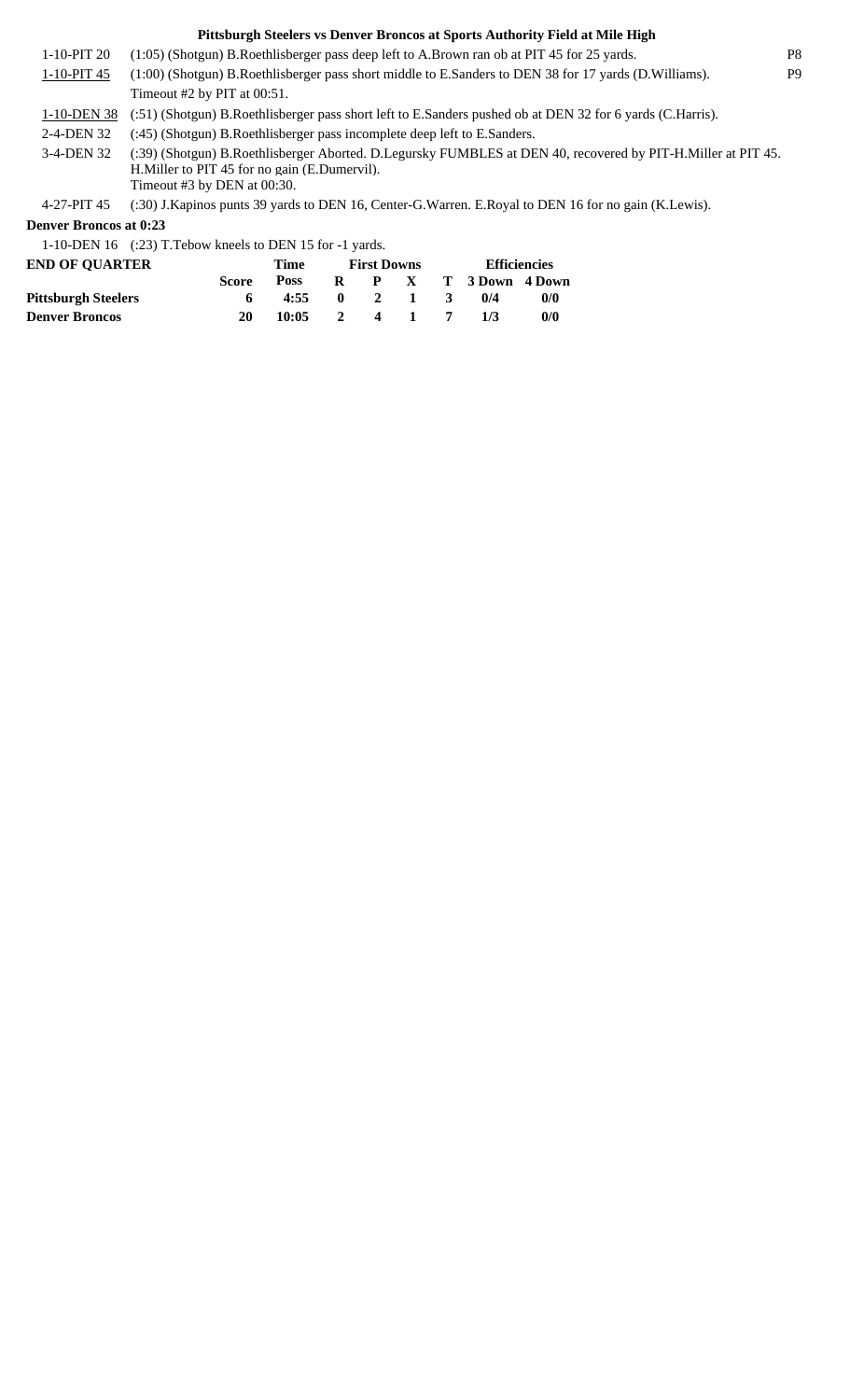|  | Plav Bv Plav |
|--|--------------|
|  |              |

# **Play By Play Play Play Play Play Third Quarter 1/8/2012 Play Play Play Play Play Play Play Play Play Play Play Play Play Play Play Play Play Play Play Play Play Play**

DEN elects to Receive, and PIT elects to defend the South goal.

S.Suisham kicks 65 yards from PIT 35 to end zone, Touchback.

| <b>Denver Broncos at 15:00</b>      |                                                                                                                 |                 |
|-------------------------------------|-----------------------------------------------------------------------------------------------------------------|-----------------|
| 1-10-DEN 20                         | (15:00) (Shotgun) W.McGahee up the middle to DEN 25 for 5 yards (S.McLendon).                                   |                 |
| 2-5-DEN 25                          | (14:30) (Shotgun) W.McGahee left end pushed ob at DEN 35 for 10 yards (R.Mundy).                                | R8              |
| $1-10-DEN$ 35                       | (14:01) (Shotgun) T.Tebow pass incomplete short left to D.Thomas (I.Taylor).                                    |                 |
|                                     | PENALTY on PIT-I.Taylor, Defensive Holding, 5 yards, enforced at DEN 35 - No Play.                              | X9              |
| 1-10-DEN 40                         | (13:57) (Shotgun) L.Ball left guard to DEN 42 for 2 yards (J.Harrison; C.Heyward).                              |                 |
| 2-8-DEN 42                          | (13:24) (Shotgun) T.Tebow pass short left to E.Royal to PIT 45 for 13 yards (W.Gay).                            | P10             |
| $1 - 10 - PIT$ 45                   | (12:46) (Shotgun) W.McGahee up the middle to PIT 43 for 2 yards (Z.Hood).                                       |                 |
| 2-8-PIT 43                          | (12:10) (Shotgun) T.Tebow scrambles up the middle to PIT 40 for 3 yards (I.Taylor).                             |                 |
| 3-5-PIT 40                          | (11:21) (Shotgun) Direct snap to W.McGahee. W.McGahee up the middle to PIT 38 for 2 yards (J.Farrior).          |                 |
| 4-3-PIT 38                          | (10:34) B.Colquitt punts 26 yards to PIT 12, Center-L.Paxton, downed by DEN-M.Willis.                           |                 |
| <b>Pittsburgh Steelers at 10:25</b> |                                                                                                                 |                 |
| 1-10-PIT 13                         | (10:25) Direction Change. I.Redman right guard to PIT 15 for 2 yards (C.Bailey).                                |                 |
| 2-8-PIT 15                          | (9:57) PENALTY on PIT, Illegal Substitution, 5 yards, enforced at PIT 15 - No Play.                             |                 |
| 2-13-PIT 10                         | (9:34) B.Roethlisberger pass short right to H.Miller to PIT 20 for 10 yards (D.Bruton).                         |                 |
| 3-3-PIT 20                          | (8:54) (Shotgun) B.Roethlisberger pass short left to A.Brown to PIT 23 for 3 yards (A.Goodman).                 | P10             |
| 1-10-PIT 23                         | (8:12) B.Roethlisberger pass incomplete short right to M.Wallace (C.Bailey).                                    |                 |
| 2-10-PIT 23                         | (8:07) B.Roethlisberger pass incomplete short middle to D.Johnson (D.Williams).                                 |                 |
| 3-10-PIT 23                         | (8:01) (Shotgun) B.Roethlisberger pass short right to E.Sanders pushed ob at PIT 41 for 18 yards (D.Bruton).    | P11             |
| $1-10-PIT$ 41                       | (7:19) A.Brown left end to DEN 41 for 18 yards (Q.Carter).                                                      | R12             |
| 1-10-DEN 41                         | (6:32) B.Roethlisberger pass short right to H.Miller to DEN 39 for 2 yards (D.Bruton).                          |                 |
| 2-8-DEN 39                          | (5:46) I.Redman up the middle to DEN 33 for 6 yards (D.Williams).                                               |                 |
| 3-2-DEN 33                          | (5:02) I.Redman up the middle for 33 yards, TOUCHDOWN.                                                          | R13             |
|                                     | The Replay Assistant challenged the runner broke the plane ruling, and the play was REVERSED.                   |                 |
| $1-1-DEN1$                          | I.Redman up the middle to DEN 1 for 32 yards (A.Goodman).<br>(4:33) M. Wallace right end for 1 yard, TOUCHDOWN. | R14             |
|                                     | S.Suisham extra point is GOOD, Center-G.Warren, Holder-J.Kapinos.                                               |                 |
|                                     | PIT 13 DEN 20, 11 plays, 87 yards, 5:56 drive, 10:31 elapsed                                                    |                 |
|                                     | S.Suisham kicks 65 yards from PIT 35 to end zone, Touchback.                                                    |                 |
| <b>Denver Broncos at 4:29</b>       |                                                                                                                 |                 |
|                                     | 1-10-DEN 20 (4:29) W.McGahee right tackle to DEN 22 for 2 yards (L.Timmons).                                    |                 |
| 2-8-DEN 22                          | (3:51) T. Tebow pass incomplete deep left to D. Thomas (I. Taylor).                                             |                 |
|                                     | PENALTY on PIT-I.Taylor, Defensive Pass Interference, 32 yards, enforced at DEN 22 - No Play.                   | X11             |
| 1-10-PIT 46                         | (3:44) (Shotgun) T.Tebow right end to PIT 43 for 3 yards (Z.Hood).                                              |                 |
| 2-7-PIT 43                          | (3:11) (Shotgun) T.Tebow scrambles up the middle to PIT 35 for 8 yards (L.Timmons).                             | R12             |
| $1 - 10 - PIT$ 35                   | (2:23) T. Tebow pass incomplete deep right to D. Thomas.                                                        |                 |
| 2-10-PIT 35                         | (2:16) (Shotgun) T.Tebow left end to PIT 24 for 11 yards (J.Harrison).                                          | R13             |
| $1 - 10 - PIT$ 24                   | (1:35) (Shotgun) W.McGahee right tackle to PIT 24 for no gain (T.Polamalu).                                     |                 |
| 2-10-PIT 24                         | (:54) (Shotgun) L.Ball up the middle to PIT 19 for 5 yards (L.Timmons).                                         |                 |
| 3-5-PIT 19                          | (:15) (Shotgun) T.Tebow pass short left to L.Ball pushed ob at PIT 13 for 6 yards (R.Mundy).                    | P <sub>14</sub> |
| <b>END OF QUARTER</b>               | <b>First Downs</b><br><b>Efficiencies</b><br><b>Time</b>                                                        |                 |
|                                     | $\bf R$<br><b>Score</b><br><b>Poss</b><br>${\bf P}$<br>X<br>Т<br>3 Down 4 Down                                  |                 |
| <b>Pittsburgh Steelers</b>          | $\mathbf{3}$<br>5<br>$\boldsymbol{2}$<br>13<br>5:56<br>$\bf{0}$<br>3/3<br>0/0                                   |                 |
| <b>Denver Broncos</b>               | $\boldsymbol{2}$<br>$\mathbf{3}$<br>$\boldsymbol{2}$<br>7<br>1/2<br>0/0<br>20<br>9:04                           |                 |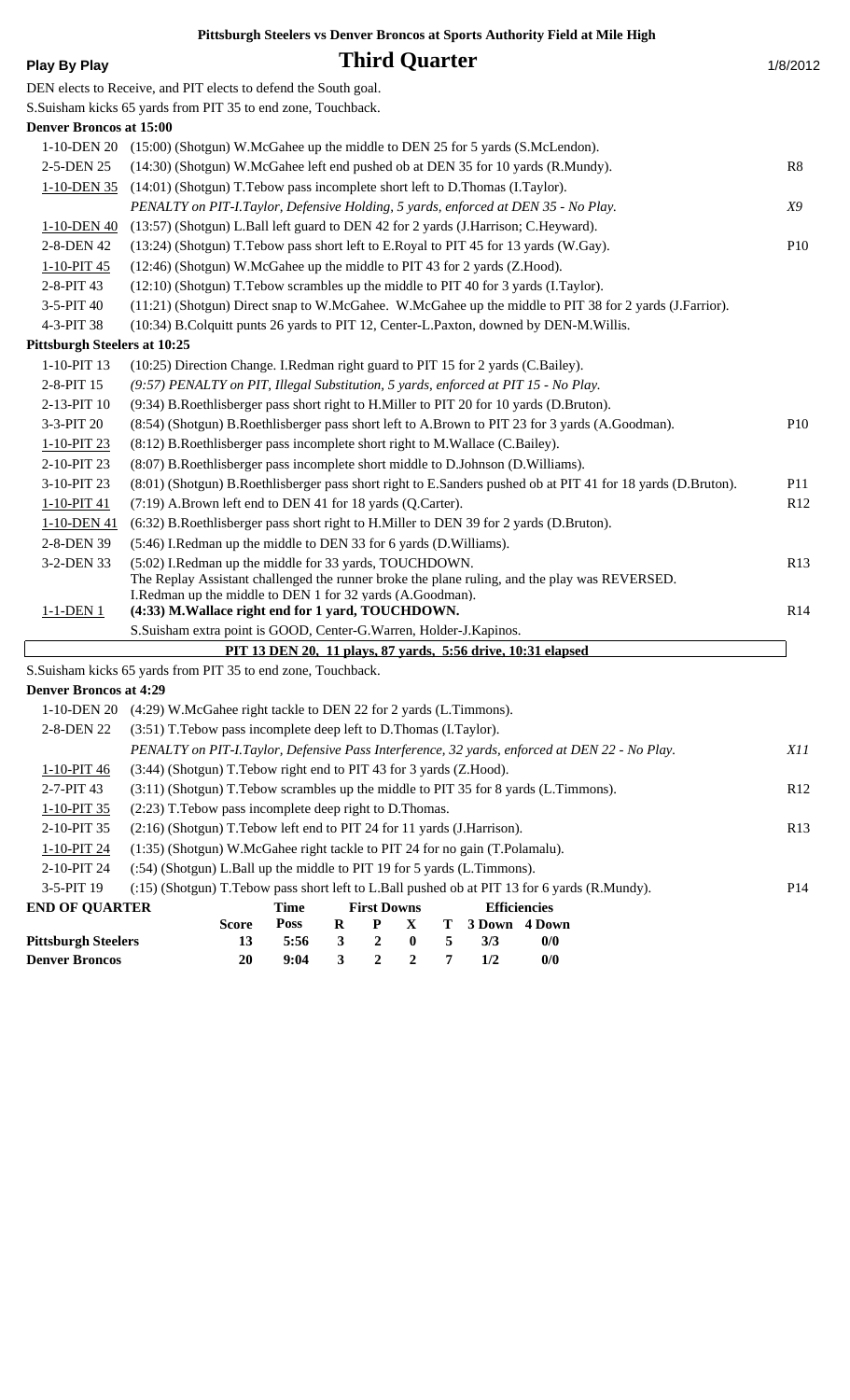| <b>Play By Play</b>                 | <b>Fourth Quarter</b><br>1/8/2012                                                                                                                                                                                |                 |
|-------------------------------------|------------------------------------------------------------------------------------------------------------------------------------------------------------------------------------------------------------------|-----------------|
| Denver Broncos continued.           |                                                                                                                                                                                                                  |                 |
| 1-10-PIT 13                         | (15:00) (Shotgun) T.Tebow right tackle to PIT 10 for 3 yards (J.Farrior).                                                                                                                                        |                 |
| 2-7-PIT 10                          | (14:22) (Shotgun) T. Tebow pass short left to E. Royal to PIT 2 for 8 yards (R. Mundy) [L. Timmons].<br>PENALTY on DEN-M. Willis, Offensive Pass Interference, 10 yards, enforced at PIT 10 - No Play.           |                 |
| 2-17-PIT 20                         | (14:00) (Shotgun) T.Tebow pass incomplete short left to E.Royal.                                                                                                                                                 |                 |
| 3-17-PIT 20                         | (13:56) (Shotgun) L.Ball up the middle to PIT 17 for 3 yards (C.Heyward).                                                                                                                                        |                 |
| 4-14-PIT 17                         | (13:14) M.Prater 35 yard field goal is GOOD, Center-L.Paxton, Holder-B.Colquitt.                                                                                                                                 |                 |
|                                     | PIT 13 DEN 23, 12 plays, 63 yards, 1 penalty, 6:19 drive, 1:50 elapsed                                                                                                                                           |                 |
|                                     | M.Prater kicks 65 yards from DEN 35 to end zone, Touchback.                                                                                                                                                      |                 |
| <b>Pittsburgh Steelers at 13:10</b> |                                                                                                                                                                                                                  |                 |
| 1-10-PIT 20                         | (13:10) (Shotgun) B.Roethlisberger pass deep left to A.Brown to PIT 40 for 20 yards (A.Goodman).                                                                                                                 | P <sub>15</sub> |
| 1-10-PIT 40                         | (12:30) (Shotgun) B.Roethlisberger pass short middle to I.Redman to PIT 49 for 9 yards (C.Harris; J.Mays).                                                                                                       |                 |
| 2-1-PIT 49                          | (11:54) I.Redman up the middle pushed ob at DEN 23 for 28 yards (D.Bruton).                                                                                                                                      | R <sub>16</sub> |
| 1-10-DEN 23                         | $(11:06)$ B. Roethlisberger pass incomplete deep right to M. Wallace.                                                                                                                                            |                 |
| 2-10-DEN 23                         | (10:57) (Shotgun) PENALTY on PIT-E.Sanders, False Start, 5 yards, enforced at DEN 23 - No Play.                                                                                                                  |                 |
| 2-15-DEN 28                         | (10:57) (Shotgun) B.Roethlisberger scrambles right tackle to DEN 19 for 9 yards (J.Mays).                                                                                                                        |                 |
| 3-6-DEN 19                          | (10:09) (Shotgun) B.Roethlisberger pass incomplete short middle to H.Miller (D.Williams).                                                                                                                        |                 |
| 4-6-DEN 19                          | (10:03) S.Suisham 37 yard field goal is GOOD, Center-G.Warren, Holder-J.Kapinos.                                                                                                                                 |                 |
|                                     | PIT 16 DEN 23, 7 plays, 61 yards, 3:11 drive, 5:01 elapsed                                                                                                                                                       |                 |
|                                     | S.Suisham kicks 65 yards from PIT 35 to end zone, Touchback.                                                                                                                                                     |                 |
| <b>Denver Broncos at 9:59</b>       |                                                                                                                                                                                                                  |                 |
|                                     | 1-10-DEN 20 (9:59) (Shotgun) T. Tebow left tackle to DEN 30 for 10 yards (T. Polamalu; I. Taylor).                                                                                                               | R15             |
| 1-10-DEN 30                         | (9:11) W.McGahee up the middle to DEN 33 for 3 yards (Z.Hood).                                                                                                                                                   |                 |
| 2-7-DEN 33                          | (8:34) (Shotgun) T.Tebow pass incomplete deep left to L.Ball.                                                                                                                                                    |                 |
| 3-7-DEN 33                          | (8:25) (Shotgun) T.Tebow pass short left to D.Thomas to DEN 48 for 15 yards (I.Taylor).<br>(7:43) (Shotgun) W.McGahee right tackle to PIT 44 for 8 yards (R.Mundy). FUMBLES (R.Mundy), RECOVERED                 | P16             |
| 1-10-DEN 48                         | by PIT-L. Woodley at PIT 44. L. Woodley to PIT 44 for no gain (D. Rosario).<br>Denver challenged the fumble ruling, and the play was Upheld. (Timeout #1 at 07:35.)                                              |                 |
| <b>Pittsburgh Steelers at 7:35</b>  |                                                                                                                                                                                                                  |                 |
| 1-10-PIT 45                         | (7:35) Direction Change. B.Roethlisberger sacked at PIT 39 for -6 yards (B.Bunkley).                                                                                                                             |                 |
| 2-16-PIT 39                         | (6:59) (Shotgun) B.Roethlisberger pass short left to E.Sanders to DEN 46 for 15 yards (D.Williams).                                                                                                              |                 |
| 3-1-DEN 46                          | (6:16) I.Redman left tackle to DEN 42 for 4 yards (D.Bruton).                                                                                                                                                    | R17             |
| 1-10-DEN 42                         | (5:33) (Shotgun) B.Roethlisberger scrambles up the middle to DEN 36 for 6 yards (J.Mays).                                                                                                                        |                 |
| 2-4-DEN 36                          | (4:50) (Shotgun) I.Redman right end to DEN 31 for 5 yards (Q.Carter).                                                                                                                                            | <b>R18</b>      |
| 1-10-DEN 31                         | (4:04) B.Roethlisberger pass incomplete deep left to M.Wallace (C.Bailey).                                                                                                                                       |                 |
|                                     | Timeout #1 by PIT at 03:56.<br>(3:56) (Shotgun) B.Roethlisberger pass deep middle to J.Cotchery for 31 yards, TOUCHDOWN.                                                                                         |                 |
| 2-10-DEN 31                         | S.Suisham extra point is GOOD, Center-G.Warren, Holder-J.Kapinos.                                                                                                                                                | P <sub>19</sub> |
|                                     | PIT 23 DEN 23, 7 plays, 55 yards, 3:47 drive, 11:12 elapsed                                                                                                                                                      |                 |
|                                     | S.Suisham kicks 69 yards from PIT 35 to DEN -4. M. Willis to DEN 15 for 19 yards (L.Foote).                                                                                                                      |                 |
|                                     | Denver Broncos at 3:48, (1st play from scrimmage 3:42)                                                                                                                                                           |                 |
|                                     | 1-10-DEN 15 (3:42) (Shotgun) W.McGahee up the middle to DEN 16 for 1 yard (J.Harrison, S.McLendon).                                                                                                              |                 |
| 2-9-DEN 16                          | (3:07) T. Tebow pass deep left to D. Fells to DEN 33 for 17 yards (I. Taylor).                                                                                                                                   | P17             |
| $1-10-DEN$ 33                       | (2:29) (Shotgun) W.McGahee right tackle to DEN 35 for 2 yards (Z.Hood).                                                                                                                                          |                 |
| Two-Minute Warning                  |                                                                                                                                                                                                                  |                 |
| 2-8-DEN 35                          | (2:00) (Shotgun) T.Tebow pass incomplete short left to E.Royal.                                                                                                                                                  |                 |
| 3-8-DEN 35                          | (1:51) (Shotgun) T. Tebow pass incomplete deep middle to D. Thomas.                                                                                                                                              |                 |
| 4-8-DEN 35                          | (1:45) B.Colquitt punts 41 yards to PIT 24, Center-L.Paxton, fair catch by A.Brown.                                                                                                                              |                 |
| <b>Pittsburgh Steelers at 1:37</b>  |                                                                                                                                                                                                                  |                 |
| 1-10-PIT 24                         | (1:37) (Shotgun) B.Roethlisberger sacked at PIT 20 for -4 yards (V.Miller).                                                                                                                                      |                 |
| 2-14-PIT 20                         | (1:04) (Shotgun) B.Roethlisberger pass deep middle to A.Brown to PIT 37 for 17 yards (C.Bailey).                                                                                                                 | P <sub>20</sub> |
| 1-10-PIT 37                         | (:33) (Shotgun) B.Roethlisberger pass deep left to E.Sanders to DEN 45 for 18 yards (C.Harris).<br>Timeout #2 by PIT at 00:29.                                                                                   | P <sub>21</sub> |
| 1-10-DEN 45                         | (:29) (Shotgun) B.Roethlisberger sacked at PIT 44 for -11 yards (E.Dumervil). FUMBLES (E.Dumervil), and<br>recovers at PIT 44. B.Roethlisberger to PIT 44 for no gain (V.Miller).<br>Timeout #3 by PIT at 00:18. |                 |
| 2-21-PIT 44                         | (:18) (Shotgun) B.Roethlisberger pass incomplete short middle to H.Ward (C.Bailey).                                                                                                                              |                 |
| 3-21-PIT 44                         | (:12) (Shotgun) PENALTY on PIT-B.Roethlisberger, Delay of Game, 5 yards, enforced at PIT 44 - No Play.                                                                                                           |                 |
| 3-26-PIT 39                         | (:12) (Shotgun) B.Roethlisberger pass short right to I.Redman pushed ob at DEN 49 for 12 yards (C.Bailey).                                                                                                       |                 |
| 4-14-DEN 49                         | (:01) (Shotgun) B.Roethlisberger sacked at PIT 36 for -15 yards (R.Ayers).                                                                                                                                       |                 |
| <b>END OF QUARTER</b>               | <b>Efficiencies</b><br><b>First Downs</b><br><b>Time</b>                                                                                                                                                         |                 |
| <b>Pittsburgh Steelers</b>          | <b>Poss</b><br>$\bf R$<br>$\mathbf{X}$<br>T 3 Down 4 Down<br>$\mathbf{P}$<br><b>Score</b><br>23<br>8:35<br>3 <sup>7</sup><br>$\overline{\mathbf{4}}$<br>$\bf{0}$<br>$7\degree$<br>1/3<br>0/1                     |                 |
| <b>Denver Broncos</b>               | 6:25<br>$\mathbf{1}$<br>$\pmb{0}$<br>$\mathbf{3}$<br>1/3<br>0/0<br>23<br>$\boldsymbol{2}$                                                                                                                        |                 |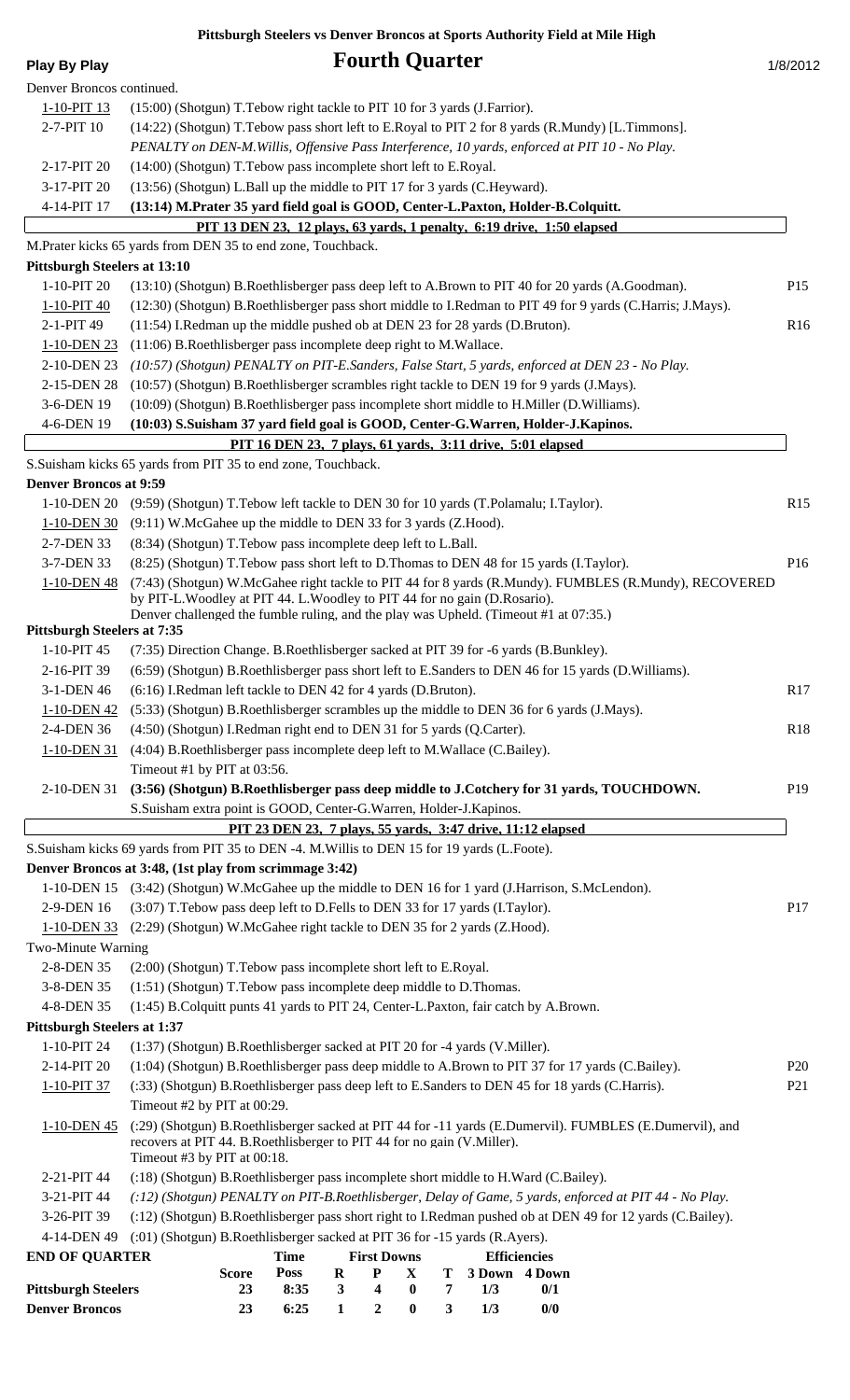## **Play By Play** 1/8/2012

DEN wins toss, elects to Receive, and PIT elects to defend the South goal.

S.Suisham kicks 65 yards from PIT 35 to end zone, Touchback.

### **Denver Broncos at 15:00**

| 1-10-DEN 20 (15:00) (Shotgun) T.Tebow pass deep middle to D.Thomas for 80 yards, TOUCHDOWN. |       |                                                   |    |  |  |  |                 |                                                                   |  |  |  |
|---------------------------------------------------------------------------------------------|-------|---------------------------------------------------|----|--|--|--|-----------------|-------------------------------------------------------------------|--|--|--|
|                                                                                             |       |                                                   |    |  |  |  |                 | <b>PIT 23 DEN 29, 1 plays, 80 yards, 0:11 drive, 0:11 elapsed</b> |  |  |  |
| <b>END OF OUARTER</b>                                                                       |       | Time<br><b>Efficiencies</b><br><b>First Downs</b> |    |  |  |  |                 |                                                                   |  |  |  |
|                                                                                             | Score | <b>Poss</b>                                       | R. |  |  |  | T 3 Down 4 Down |                                                                   |  |  |  |
| <b>Pittsburgh Steelers</b>                                                                  | 23    | 0:00                                              | 0  |  |  |  | $\frac{0}{0}$   | 0/0                                                               |  |  |  |
| <b>Denver Broncos</b>                                                                       | 29    | 0:11                                              | 0  |  |  |  | 0/0             | 0/0                                                               |  |  |  |